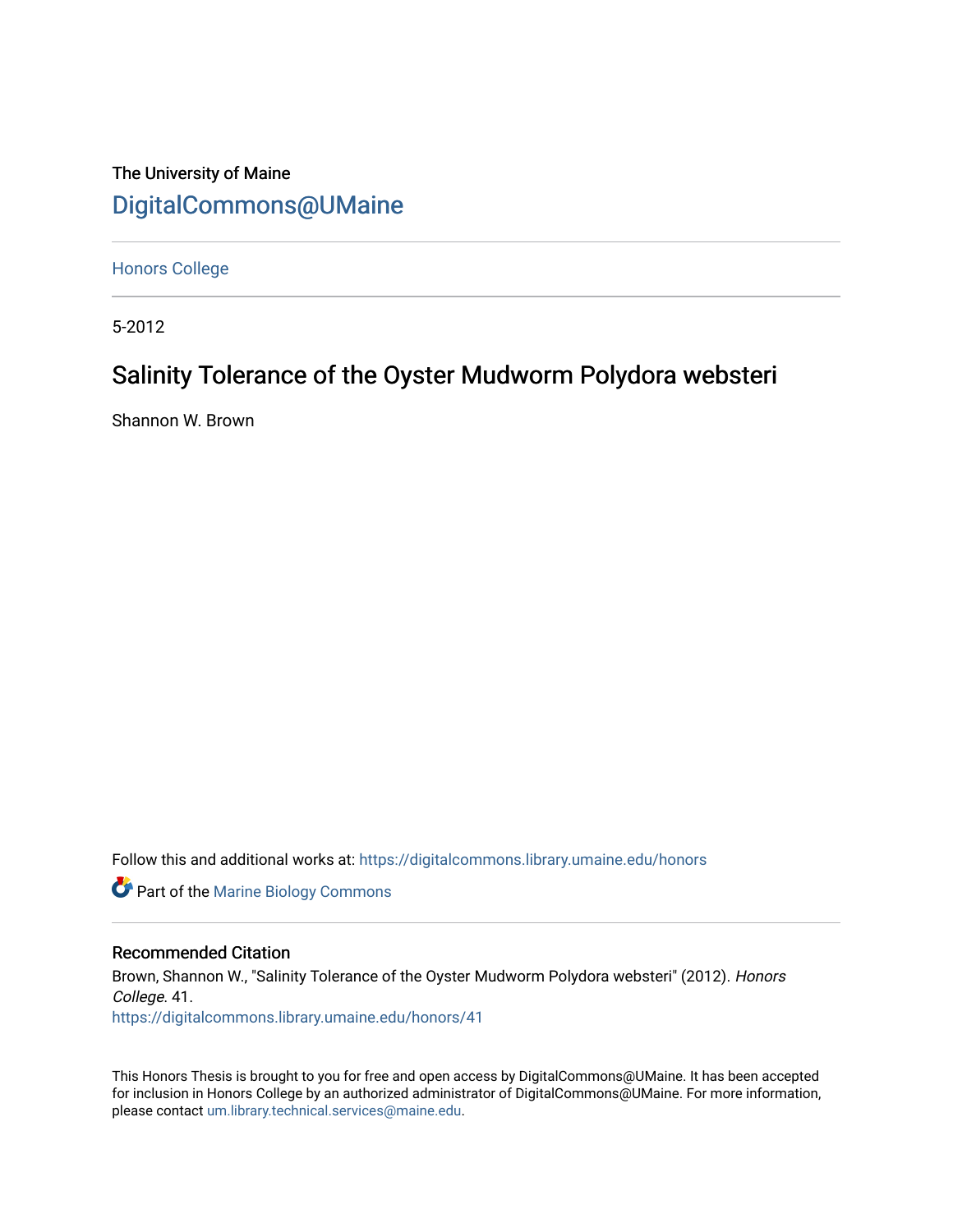## SALINITY TOLERANCE OF THE OYSTER MUDWORM

## POLYDORA WEBSTERI

by

Shannon W. Brown

A Thesis Submitted in Partial Fulfillment of the Requirements for a Degree with Honors (Marine Science)

The Honors College

University of Maine

May 2012

Advisory Committee:

Paul D. Rawson, Associate Professor of Marine Sciences, Advisor Sara M. Lindsay, Associate Professor of Marine Sciences J. Malcolm Shick, Professor of Zoology and Oceanography Kevin J. Eckelbarger, Professor of Marine Biology Mark Haggerty, Rezendes Preceptor for Civic Engagement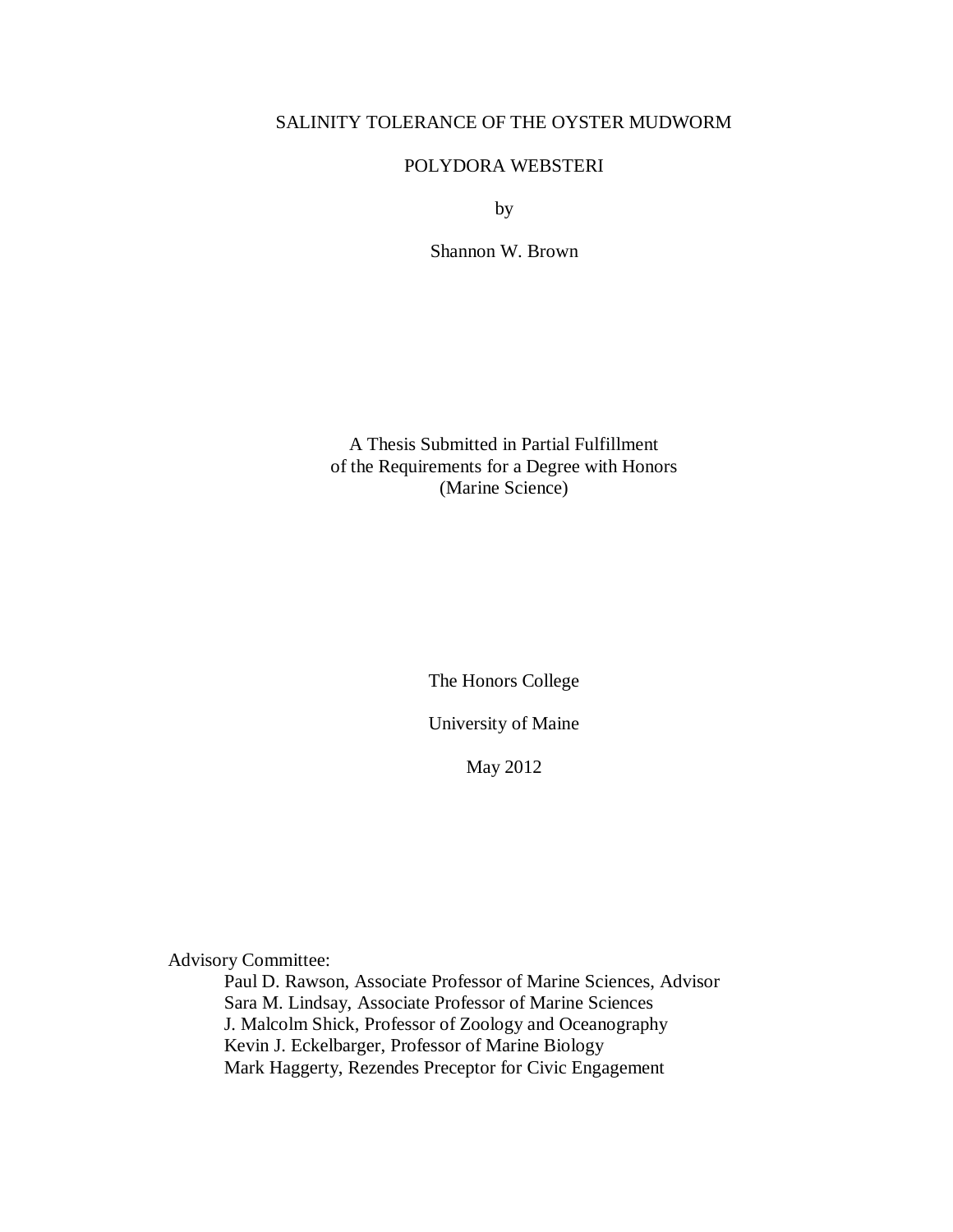#### ABSTRACT

The marine worm *Polydora websteri* is one of many polychaete species that burrow into the shells of commercially important shellfish. In Maine, local eastern oyster (*Crassostrea virginica*) farmers are struggling with an infestation of this pest. The worm egests muddy wastes in its burrow causing irritation to the oyster. In response, the oyster secretes new shell material over the burrow forming mud blisters. These blisters are unsightly and decrease the market value of infested oysters, especially for oysters sold in the half-shell trade. In addition to the reduction in market value, the worm may cause physiological stress on the oyster. There have been many studies and anecdotal reports published on possible treatments to eradicate the mudworm. The methods used can be expensive, in some cases toxic, and most are unreliable. I investigated the salinity tolerance of *P. websteri* using in-situ and in-vitro experiments. The results from both types of experiments can be used to construct improved treatments for infested oysters. I found that *P. websteri* is not tolerant of extremely low salinities and that a combination of a low salinity exposure followed by a period of dry, cold storage results in 100% worm mortality in as few as 10 days, with minimal host mortality. Future work will focus on scaling up and refining these treatments, as well as looking into possible site-specific management plans for control of *P. websteri*.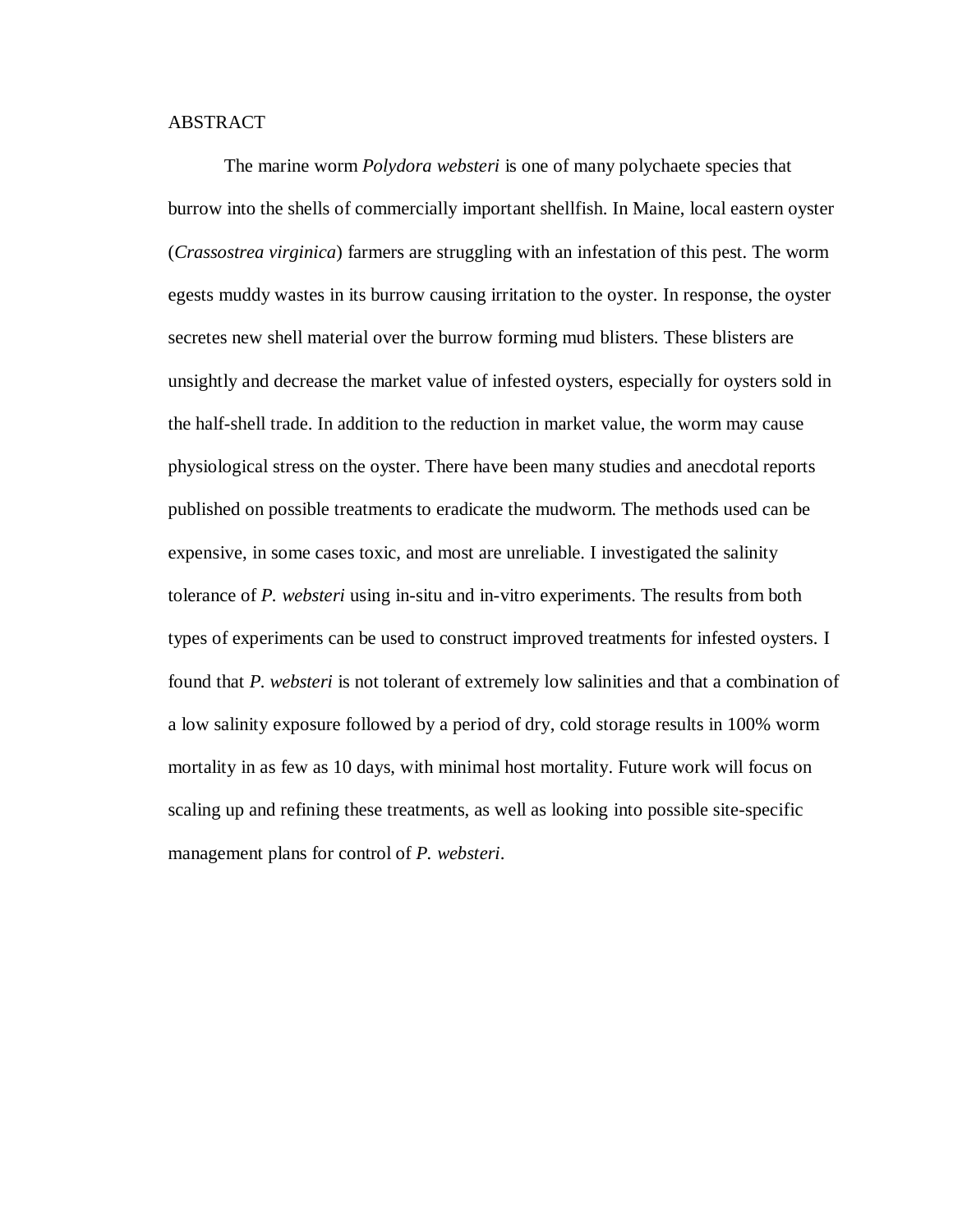## ACKNOWLEDGEMENTS

This project would not have been possible without the generous donation of study oysters from Jesse Leach and Eric Moran at Bagaduce River Oyster Company. I would like to thank Paul Rawson, my advisor, for his continual support and advice with my writing and project development. Thanks to my thesis committee for their input on my thesis, especially to Sara Lindsay for helping me learn how to keep worms happy in the lab. I would like to extend my thanks to Nick Brown at the Center for Cooperative Aquaculture Research for sharing the results of his work on *Polydora websteri* infestations in oysters. I would like to thank the original oyster crew, Mick Devin, Brittany Wolfe, Colin Kelsey and Todd Mihal, for their part in developing techniques for extracting and counting worms in oysters. Also thanks to my friends and family for their love and understanding throughout not only my thesis work, but for my time as an undergraduate.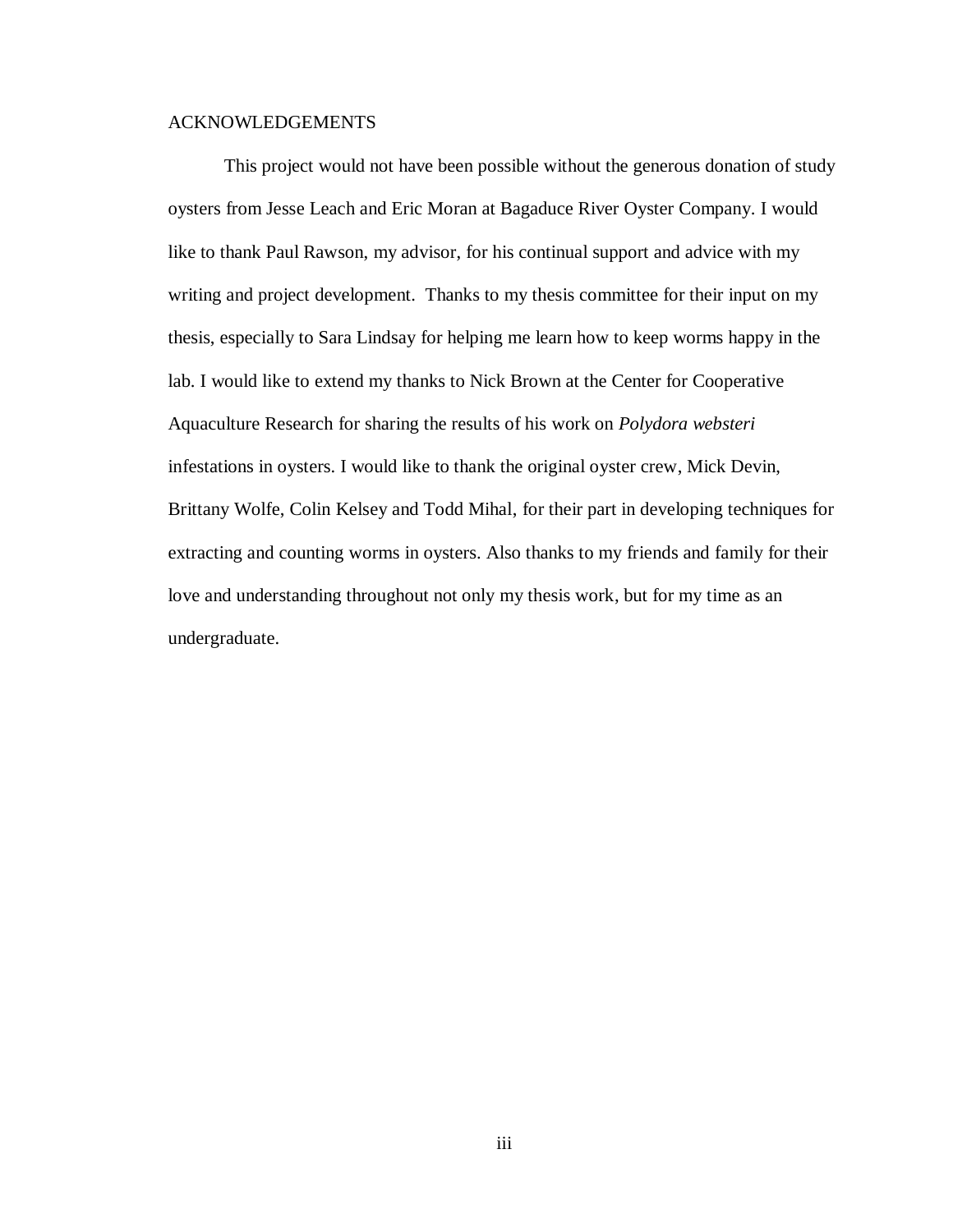## TABLE OF CONTENTS

| Experiment I- Salinity and dry, cold storage tolerance of the mudworm, in-situ 11 |
|-----------------------------------------------------------------------------------|
| Experiment II- Salinity and dry, cold storage tolerance of the mudworm, in-situ13 |
|                                                                                   |
|                                                                                   |
|                                                                                   |
|                                                                                   |
|                                                                                   |
|                                                                                   |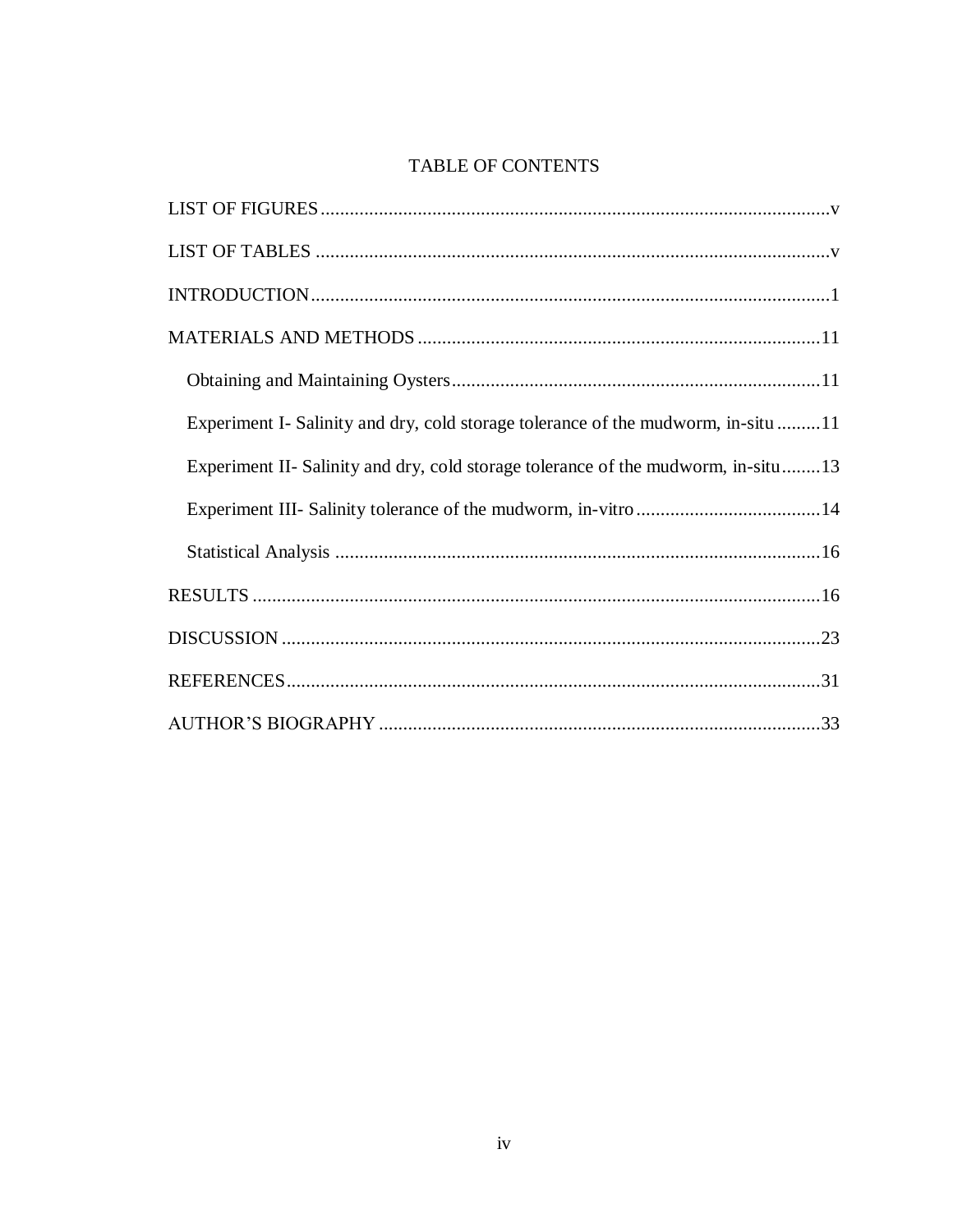## <span id="page-5-0"></span>LIST OF FIGURES

| Figure 1.  |                                                                                                               |    |
|------------|---------------------------------------------------------------------------------------------------------------|----|
| Figure 2.  | Polydora websteri larvae matematica e di altre di altre di altre di altre di altre di altre di altre di altre |    |
| Figure 3.  |                                                                                                               |    |
| Figure 4.  | Methods for Experiment I and Experiment II <b>INCO 120 FM</b> 13                                              |    |
| Figure 5.  |                                                                                                               |    |
| Figure 6.  | Salinity adjustments in Experiment III <b>Marting 1998</b> 15                                                 |    |
| Figure 7.  | Worm mortality in Experiment I manual contract and the 18                                                     |    |
| Figure 8.  | Worm mortality in Experiment II <b>Marting 1999</b> 20                                                        |    |
| Figure 9.  | Worm mortality in Experiment III <b>Manual</b> Electron 21                                                    |    |
| Figure 10. |                                                                                                               |    |
| Figure 11. |                                                                                                               |    |
| Figure 12. |                                                                                                               | 23 |

## <span id="page-5-1"></span>LIST OF TABLES

| Table 1. | ANOVA, Experiment I  |  |
|----------|----------------------|--|
| Table 2. | ANOVA, Experiment II |  |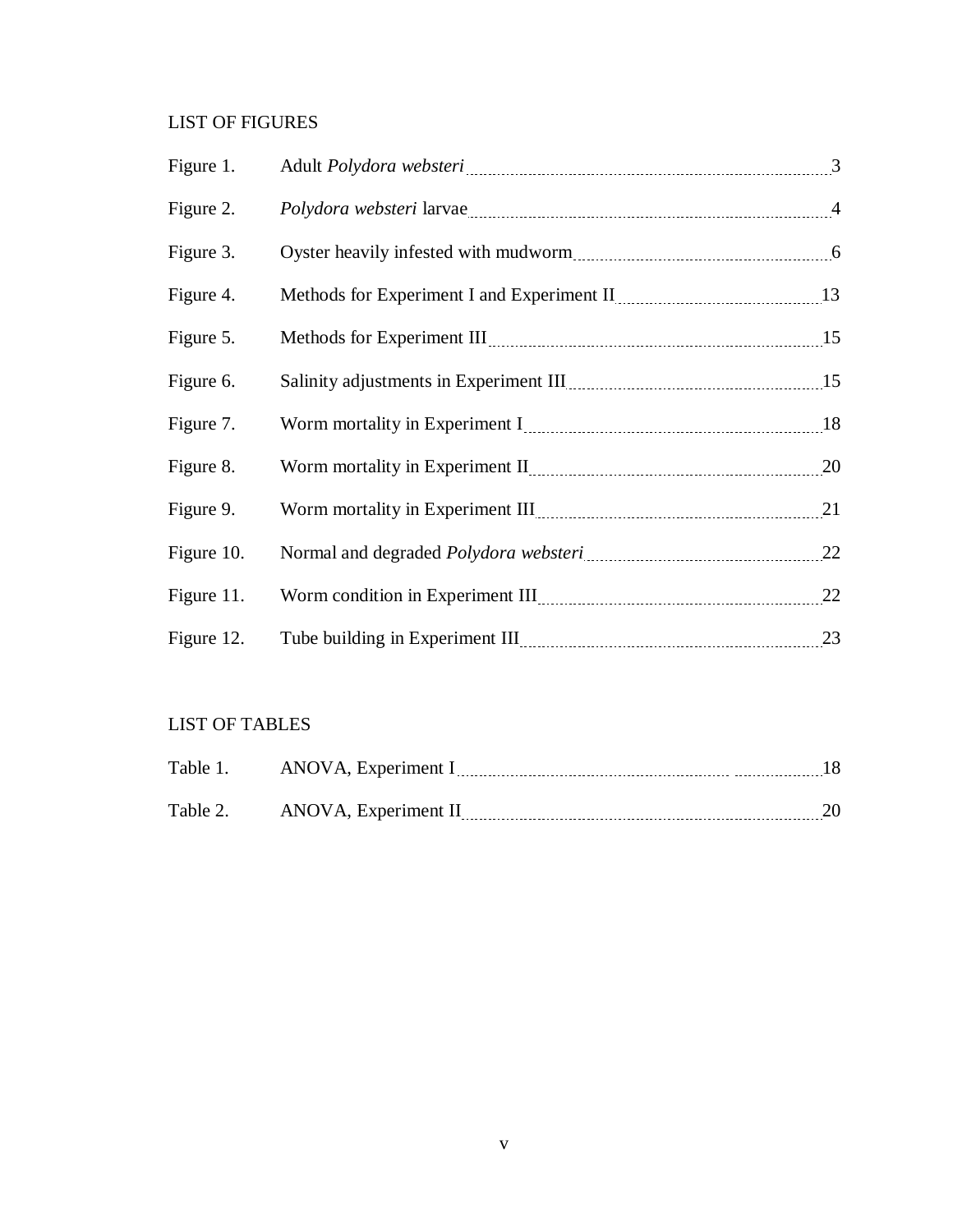#### <span id="page-6-0"></span>INTRODUCTION

Polychaetes in the genera *Boccardia*, *Psuedopolydora*, and *Polydora* are known to bore into calcareous substrates, including the shells of commercially important shellfish species (Blake and Evans, 1973). These worms were first described in the late 18<sup>th</sup> century by naturalists and were documented as pest species in the 1800s following an infestation that destroyed oyster reefs in New Zealand (Blake and Evans, 1973; Nell, 2007; Read 2010). Also known as "mudworms" or "blisterworms", these shell-boring polychaetes can bore through shells of live and dead shellfish, coral, and limestone (Bergman *et. al.*, 1982; Blake and Evans, 1973; Nel *et. al.*, 1996). Mudworm infestations have resulted in commercial loses in abalone, mussel, scallop and oyster fisheries worldwide (Haigler, 1969; Lafferty and Kuris, 1996; Read, 2010; Wargo and Ford, 1993).

The impact of mudworm infestation has been best documented in oyster fisheries (Bergman *et. al.*, 1982; Lunz, 1940; Nell, 2007; Read, 2010). In North America, and New England in particular, *Polydora websteri* is the most common parasite in surface dwelling or shallow burrowing bivalves (Bergman *et. al.*, 1982; Blake and Evans, 1973; Hopkins, 1958; Wargo and Ford, 1993). There are sporadic reports of mudworm infestation in the state of Maine. A heavy infestation of *Polydora websteri* in oysters on the Bagaduce River, ME is a cause for concern due to the loss of production and decline in value as a result of the unsightly blisters formed by the oysters (Jesse Leach, pers. comm., 2011). Although many treatments to rid oysters of the worm parasite have been proposed, the efficacy of most is not well documented. The goal of my study was to examine the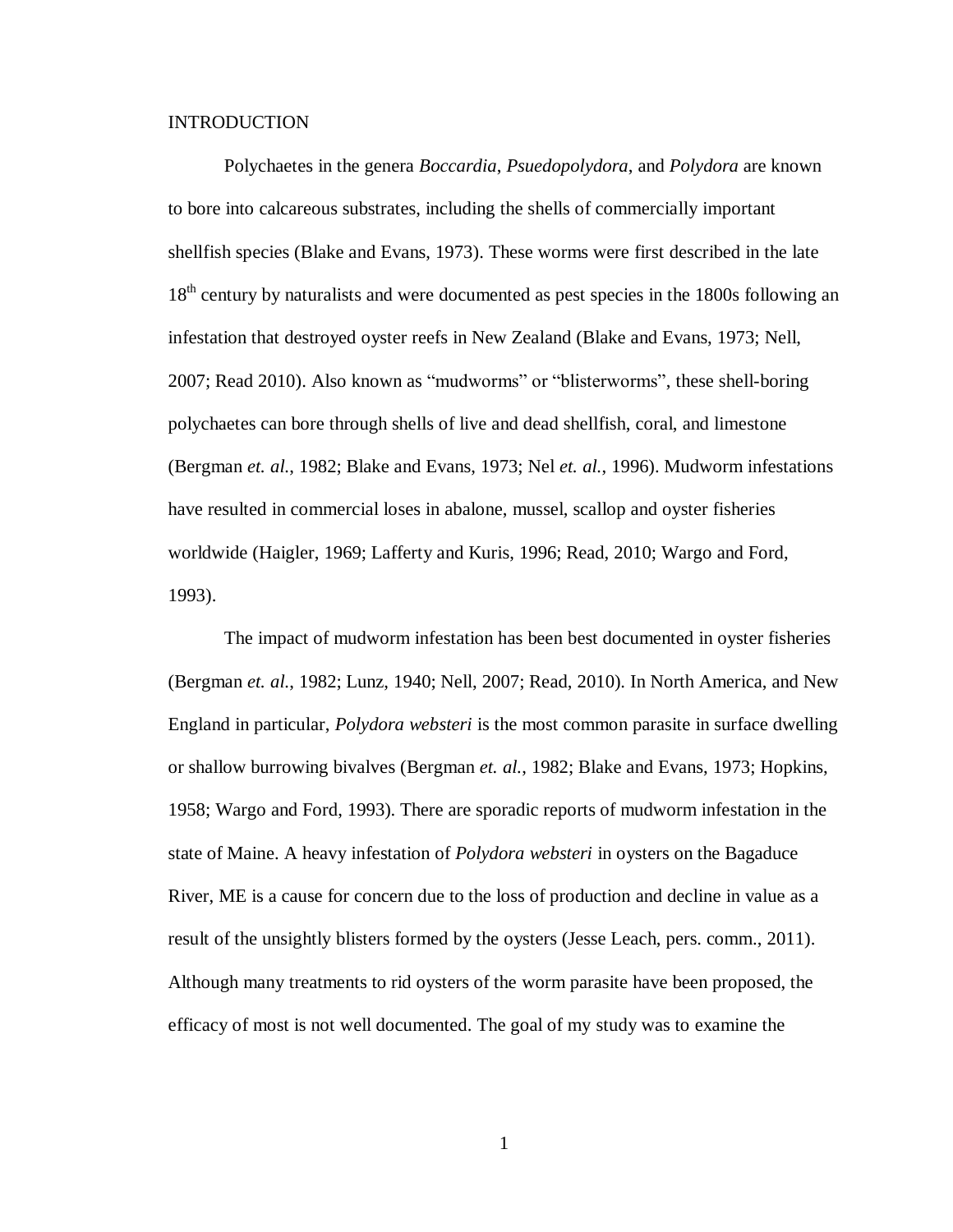salinity tolerance of *P. websteri*, and determine potential treatments to rid the worm from the shells of eastern oysters.

#### *The oyster mudworm*

*Polydora websteri* is a polychaete in the Spionidae family and the genus *Polydora* (Hopkins, 1958; Loosanoff and Engle, 1943; Read, 2010). The Polydorids, *Polydora*, *Boccardia*, *Pseudopolydora*, all have at least one shell-boring species and are the only spionids that are capable of boring (Blake and Evans, 1973). Species in this complex have a modified fifth segment, or setiger, with specialized setae (Figure 1). Though they share this common characteristic, it may not be involved in shell-boring.

*Polydora websteri* is a common polydorid in intertidal and subtidal calcareous substrates in Maine (Blake, 1969). Although *P. websteri* was first described by Webster in 1879, the description of the species was refined by Hartman to prevent future misidentification (Loosanoff and Engle, 1943). Adult *P. websteri* have around 100 segments and are approximately 20 mm long (Blake, 1971; Loosanoff and Engle, 1943; Nell, 2007). Like other spionids, *P. websteri* has a pair of long palps that are used to collect particles for feeding or tube building (Blake, 1971). *Polydora websteri* generally have a rounded prostomium and if present, there are three to four eyes arranged in a trapezoidal pattern (Blake, 1971; Pollock, 1998). The modified fifth setiger has heavy flattened setae and is two times larger than surrounding segments (Blake, 1971; Pollock, 1998). The pygidium, or posterior end, is cup shaped with a dorsal notch (Figure 1; Blake, 1971).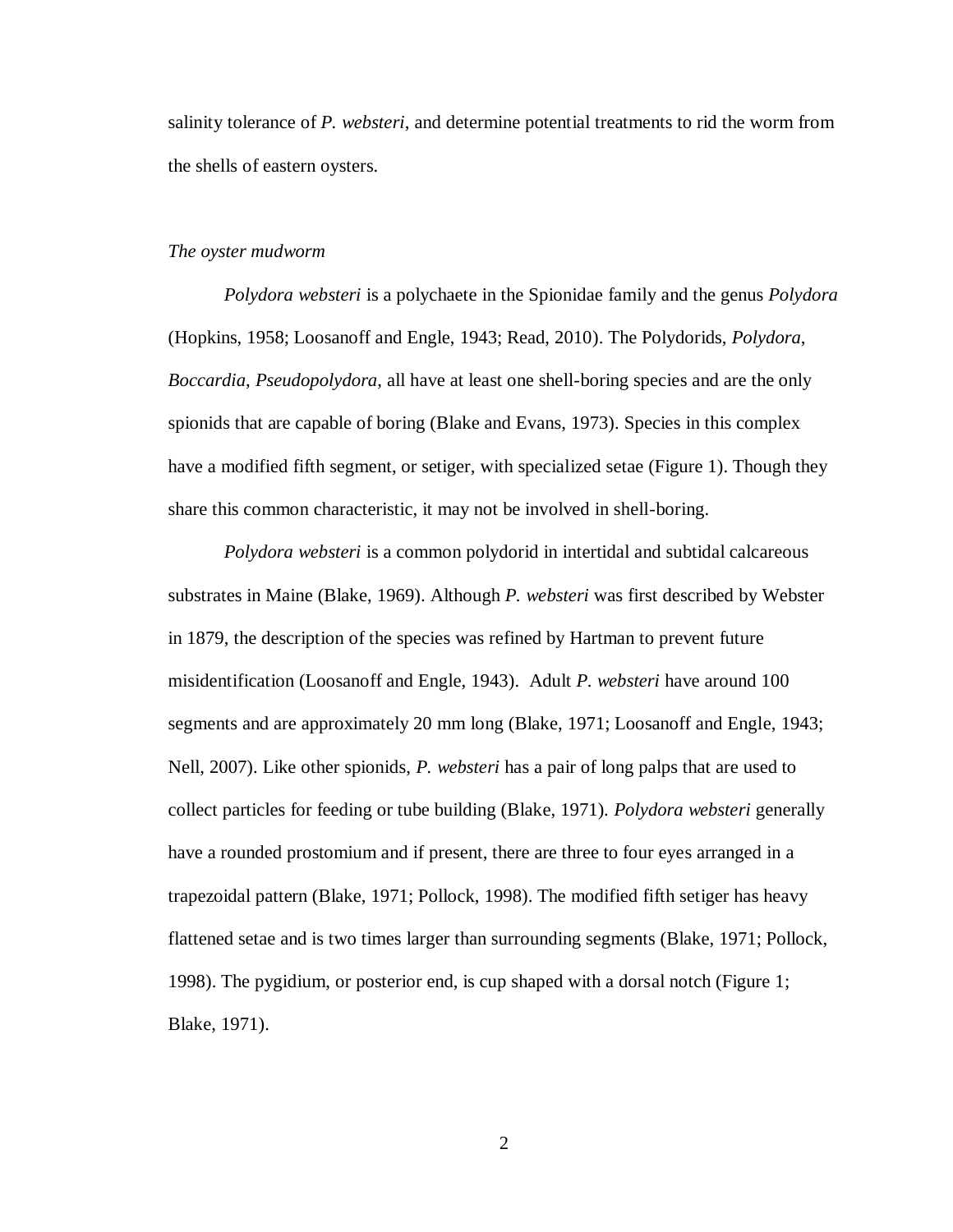

**Figure 1.** Adult *Polydora websteri*. Image of *P. websteri* individual from study oysters, 2.5x magnification (a) and illustration of anterior (b) and posterior (c) from Blake (1971; Figure 3 a, k).

Polydorid larvae in general are common in northeastern American waters and have received significant attention. The larvae of *P. websteri*, however, have not been studied as extensively, with the exception of the studies of Hopkins (1958) and Blake (1969). *Polydora websteri* have egg capsules that are arranged as "beads on a string" attached to the inner wall of a sediment tube (Blake, 1969; pers. observation, 2011). Larvae are capable swimmers at the three-setiger stage, measuring 0.35 to 0.4 mm in length with visible pigmented eyespots (Blake, 1969; Hopkins, 1958). Larvae reach a 14 segment stage in 42 days and metamorphose at the 17 setiger stage, after which they settle on calcareous material (Blake, 1969; Hopkins, 1958). Hopkins (1958) observed that *P. websteri* were present year round in coastal waters of Lousiaina. He noted, however, that larvae were more abundant in warmer months. In Maine, Blake (1969) observed larvae to be present from April until August with larvae being most numerous in May and June. Blake (1969) also noted that no species of *Polydora* larvae were present in the plankton year round and suggested that their reproduction is seasonal due to the water temperature.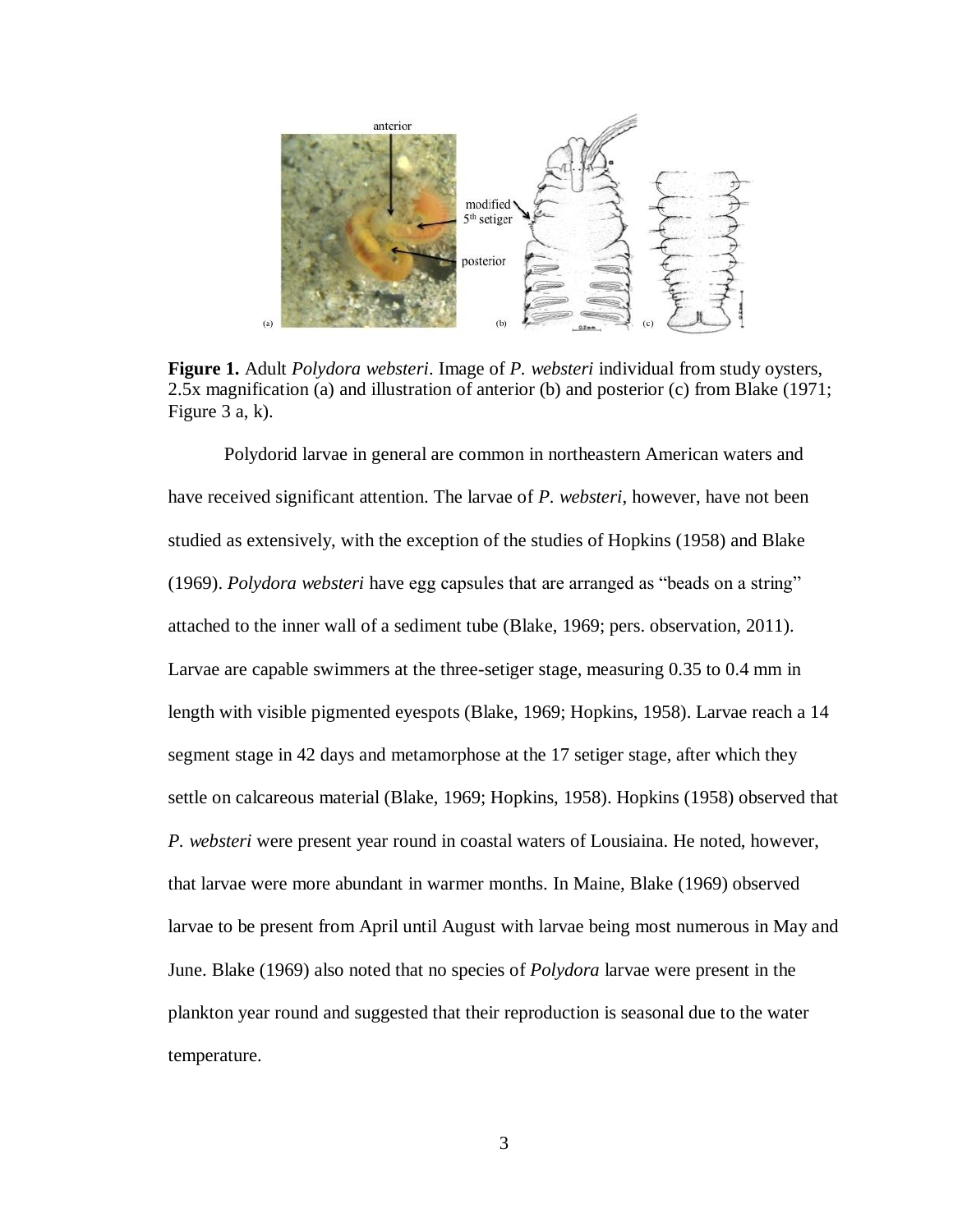

**Figure 2.** *Polydora websteri* larvae. Illustration of nine-setiger *P. websteri* larvae (a) from Blake (1969; Figure 7b) and photograph of similar stage larvae in study oysters 4x magnification (b). Notice similar eyespots and black banding patterns.

Outside of the host shell, *P. websteri* constructs tubes with any available materials (Haigler, 1969; Loosanoff and Engle, 1943). Shell-boring polychaetes form a variety of burrows in their host (Blake and Evans, 1973). The first type are the surface fouling burrows, where the worm creates a burrow on the surface, but does not penetrate the shell. The second type are U-shaped burrows which are most characteristic of *Polydora*. The worm penetrates the shell and can create either a branched or unbranched U-shaped tube lined with mud and other debris, with the ends exposed to the outer shell surface (Bailey-Brock, 2000; Bergman *et. al.*, 1982; Blake and Evans, 1973; Haigler, 1969; Hopkins, 1958; Nell, 2007; Wargo and Ford, 1993; Zottoli and Carriker, 1974). The most damaging *Polydora* burrow type in bivalve shells are mudblisters where the burrow extends to the nacreous (inner) layer of the host shell. The worm accumulates mud and other debris inside the shell, which causes the host to secrete shell material forming an unsightly blister.

There are several hypotheses regarding when shell-boring polydorids infest their host (Blake and Evans, 1973). Most authors believe that the larvae settle on the outside of the shell and excavate a burrow (Blake and Evans, 1973). Mudworms typically invade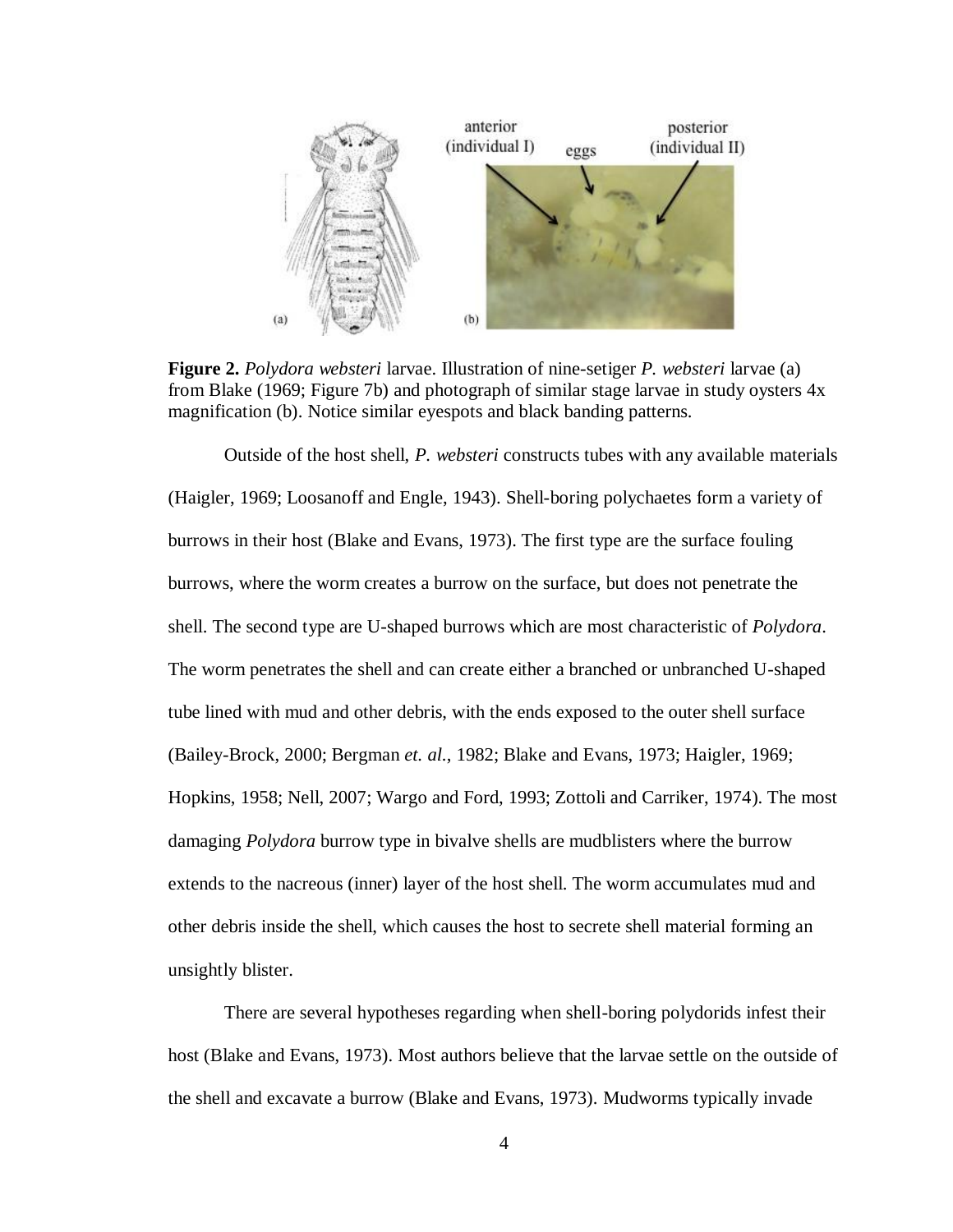the shells of oysters and other molluscs when the worms are at a late larval or early juvenile stage (Blake, 1969; Haigler, 1969; Hopkins, 1958; Loosanoff and Engle, 1943). The worm initially settles into the lip crevice or other groove on the outside of the host shell (Hopkins, 1958; Read, 2010; Zottoli and Carriker, 1974). Once on the shell surface *P. websteri* bores into the shell. The boring mechanism of *P. websteri* has been described in detail by Haigler (1969), who determined that it is predominately a chemical process whereby the worm secretes an acid that dissolves the shell material (Haigler, 1969; Hopkins, 1958; Nell, 2007; Zottoli and Carriker, 1974). The giant setae on the modified fifth setiger do not play a principal role in burrowing (Blake and Evans, 1973). These modified setae may be used for anchoring the worm during borrowing or as an abrasion tool once a burrow has been initiated (Blake and Evans, 1973). Worms will burrow through all layers of the shell, and in some cases, blisters in heavily infested oysters will often be on top of other blisters (Haigler, 1969; Read, 2010). In cupped oysters, such as *C. virginica*, blisters are more common in the cup valve than in the flat valve, but the cause of this bias is unknown (Loosanoff and Engle, 1943).

#### *The Eastern Oyster,* Crassostrea virginica

Oysters react to the accumulation of silt from the worm by secreting the protein conchiolin and shell calcite to cover and confine the burrows (Bergman *et. al.*, 1982; Haigler 1969; Lafferty and Kuris, 1996; Loosanoff and Engle, 1943; Nell, 2007; Wargo and Ford, 1993). Later the oyster secretes a layer of shell nacre, closing off the burrow and forming the mud blister that contains the worm burrow and muddy deposits (see Figure 3; Bailey-Brock, 2000; Gallo-Garcia *et. al.*, 2004; Lunz, 1940; Wargo and Ford,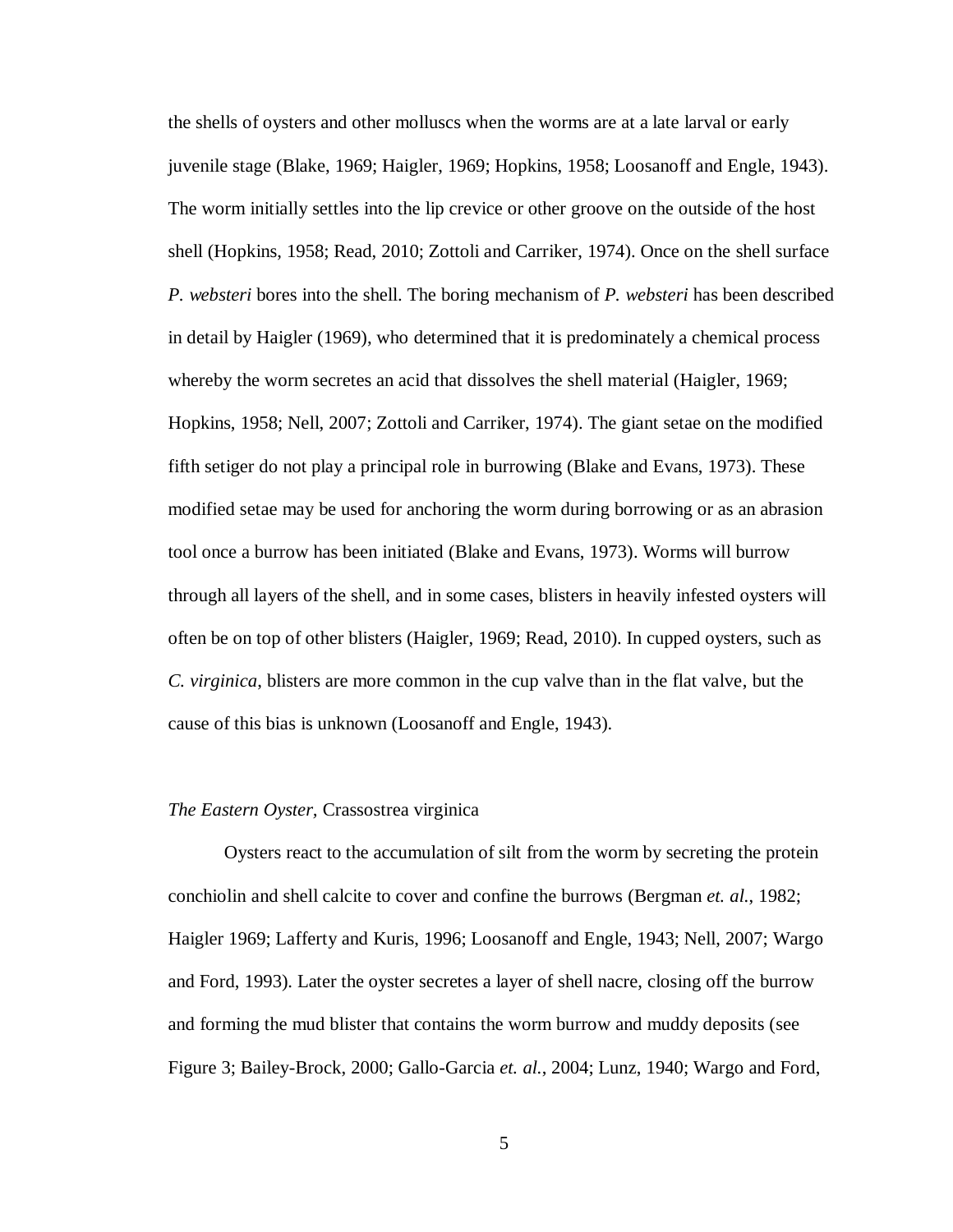1993). In some oysters there can be six to seven layers of mudblisters and in cases of very heavy infestations, this can reduce the space the oyster has to grow (Dunphy *et. al.*, 2005, Lafferty and Kuris, 1996; Loosanoff and Engle, 1943; Lunz, 1940). Although some reports have suggested that the oyster meat is unaffected by mudworm infestation, other reports indicate that heavy infestations result in lowered meat quality (condition), and yellow abscesses can form if the worm comes in contact with the adductor muscle (Bower, 2004; Haigler, 1969; Hooper, 2001; Hopkins, 1958; Loosanoff and Engle, 1943; Nel *et. al.*, 1996; Read, 2010; Wargo and Ford; 1993). Infestations can alter the growth patterns of the oyster host, resulting in a distorted shell shape. Often the burrows considerably weaken the shells, making the oysters more susceptible to predators (Bergman *et. al.*, 1982; Haigler, 1969; Hopkins, 1958; Lafferty and Kuris, 1996; Lunz, 1940; Read, 2010; Zottoli and Carriker, 1974).



**Figure 3.** Oyster heavily infested with mudworm. The gray and brown areas are old and new mudblisters formed by the oyster in response to the mudworm infestation.

*Polydora websteri* infestations can also have considerable physiological impacts on the oyster host. Energy costs of shell formation in mollusks are generally considered to be a minor component of an individual's energy budget (Beniash *et. al.*, 2010; Day *et. al.*, 2000; Palmer, 1992). Increased shell deposition in mudworm infested oysters may divert energy from growth and reproduction (Hooper, 2001; Lafferty and Kuris, 1996;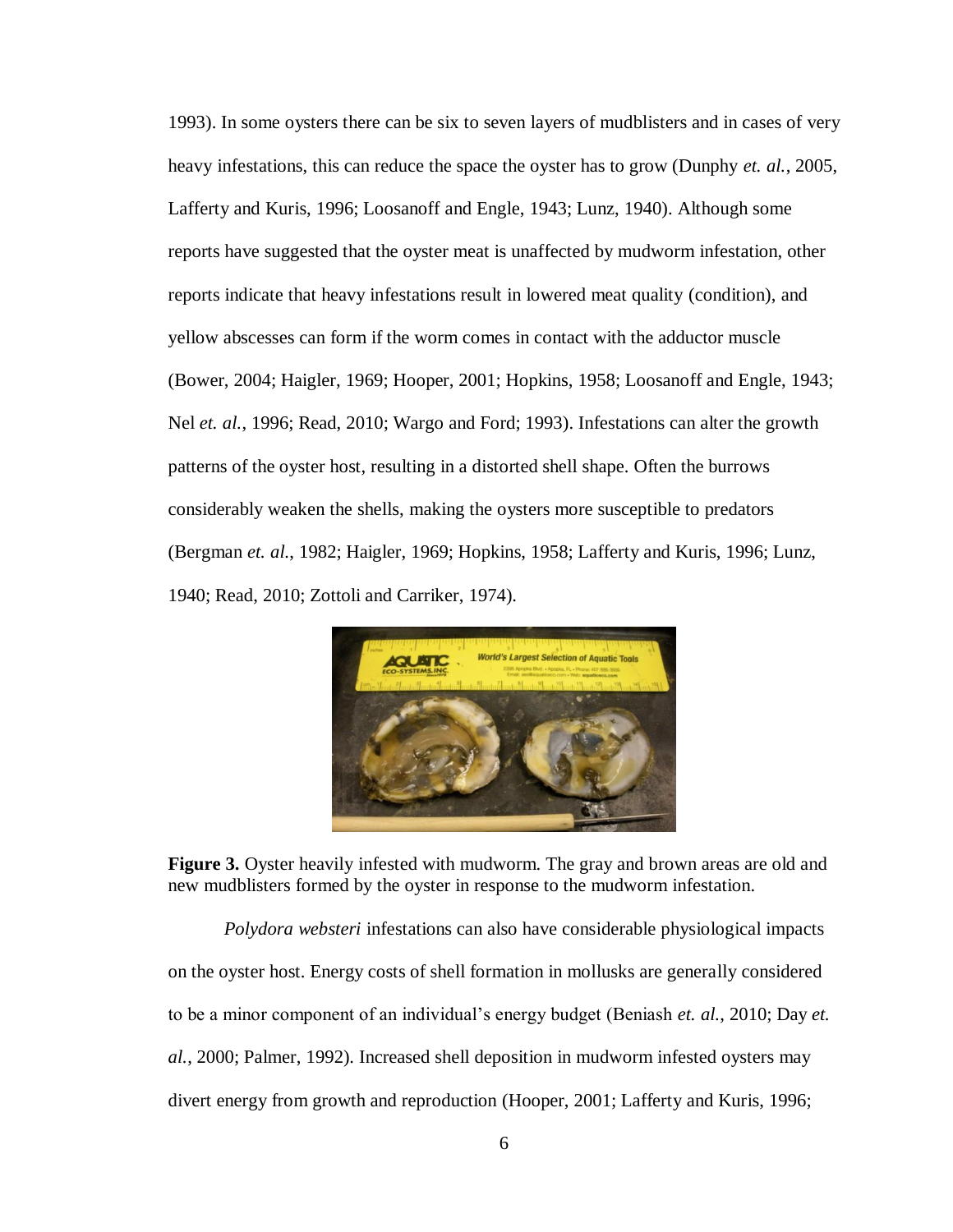Loosanoff and Engle, 1943; Lunz, 1940; Nel *et. al.*, 1996; Wargo and Ford, 1993). Dunphy *et. al.* (2005) and Wargo and Ford (1993) have suggested that infested oysters may be impacted nutritionally if *P. websteri* is a suspension feeder and competes for food with its host or if large mudblisters disrupt the host's feeding currents. Such impacts could decrease the physiological condition of the oyster making it more susceptible to illness and environmental stress, which Hopkins (1958) and others (Gallo-Garcia *et. al.*, 2004; Lafferty and Kuris, 1996) suggest is the cause of mortality of mudworm-infested oysters.

Decreased oyster condition, characterized by factors such as decreased shell integrity and presence of mudblisters, as a result of mudworm infestation impacts the commercial value of the oyster. *Polydora websteri* is the most damaging of the shellboring polychaetes and these worms may have played a role in the disappearance of oyster beds throughout the world (Loosanoff and Engle, 1943; Nell, 2007). Although infested oysters are fit for human consumption, they are not easily sold due to their appearance and weakened shell integrity. Most notably, the unsightly blisters decrease the commercial market value of oysters sold in the half-shell trade (Bower, 2004; Dunphy *et. al.*, 2005; Gallo-Garcia *et. al.*, 2004; Hooper, 2001; Lafferty and Kuris, 1996). Additionally the weakened shell makes shucking the oyster difficult (Haigler, 1969; personal observation) and oyster farmers for years have suffered considerable financial loss due to infestations (Lunz, 1940; Nell, 2007).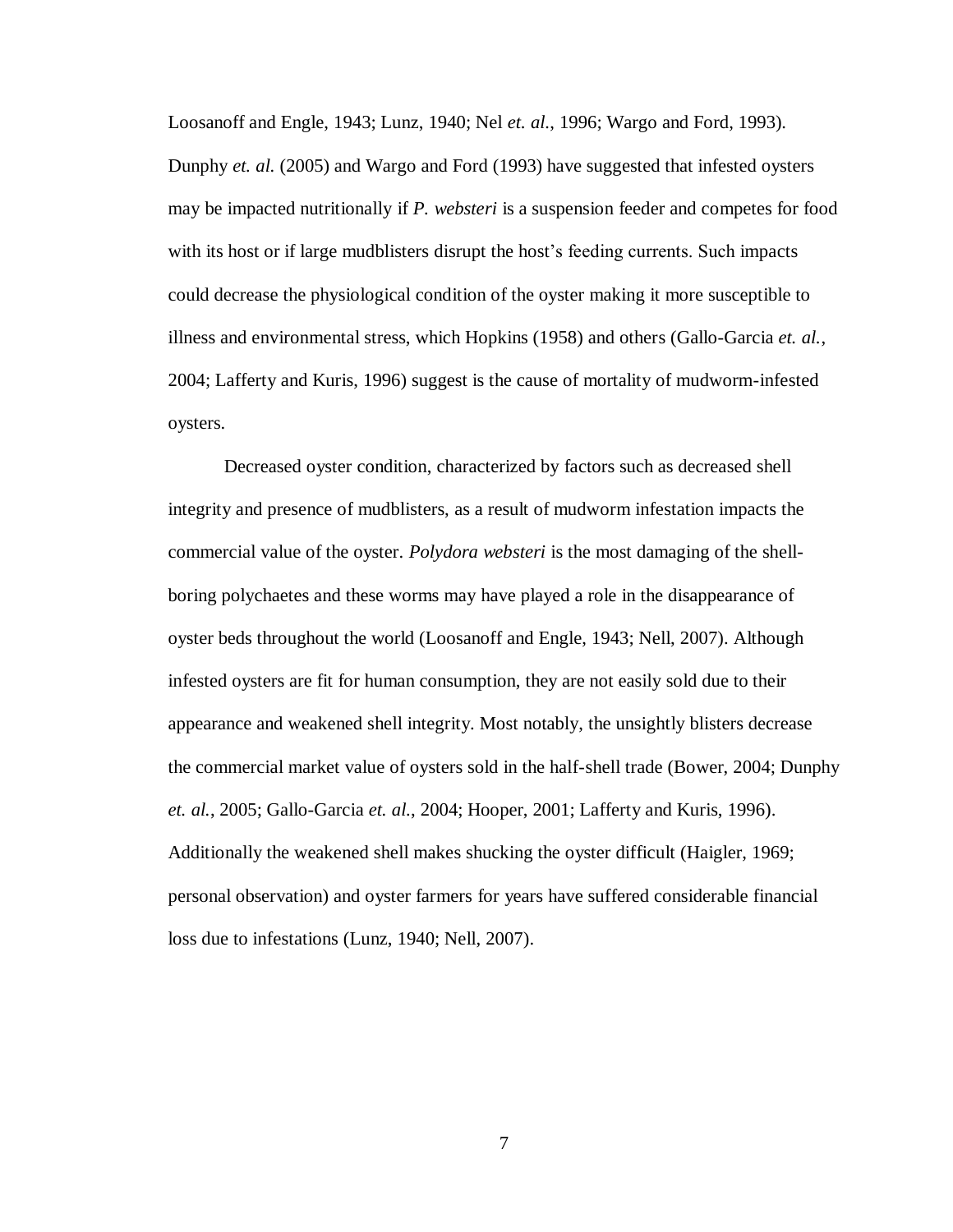#### *Proposed treatment methods for mudworm infestations*

There are a multitude of proposed preventive and control measures for mudworm infestations. These treatments, both published and anecdotal, come from researchers and farmers throughout the world. The goal of all such treatments has been to develop a costeffective treatment that kills the mudworm without greatly impacting oyster survival or growth.

One group of potential control and preventive measures involves identifying culture sites that are worm free. This can include altering the position of oysters in the water column at sites where infestations are common. For example, raising the cage height and growing oysters away from the bottom substrate may reduce mudworm infestation while increasing oyster growth (Bower, 2004; Loosanoff and Engle, 1943; Nell, 2007; Nel *et. al.*, 1996). In contrast, some Maine farmers have reported that growing oysters on the bottom where they are at least partially covered by sediment reduces the access of mudworm to the oysters and limits infestations (Dana Morse, pers. comm.). Other reports suggest that growing oysters intertidally reduces mudworm infestation; the periodic exposure of oysters to the air and associated drying of the shell surface reduces successful settlement of worm larvae and survival of the adult worms in burrows (Nel *et. al.*, 1996). While this may reduce mudworm abundance, it may also reduce the growth rate of the host and make it more susceptible to predation. The same drying effect can be achieved for oysters grown in surface cages by periodically lifting the cage and oysters from the water and allowing the shell surfaces to dry. The Oyster-Gro system was designed with such exposure in mind to help control fouling organisms that impact cage culture because cages can be raised out of the water for a period of time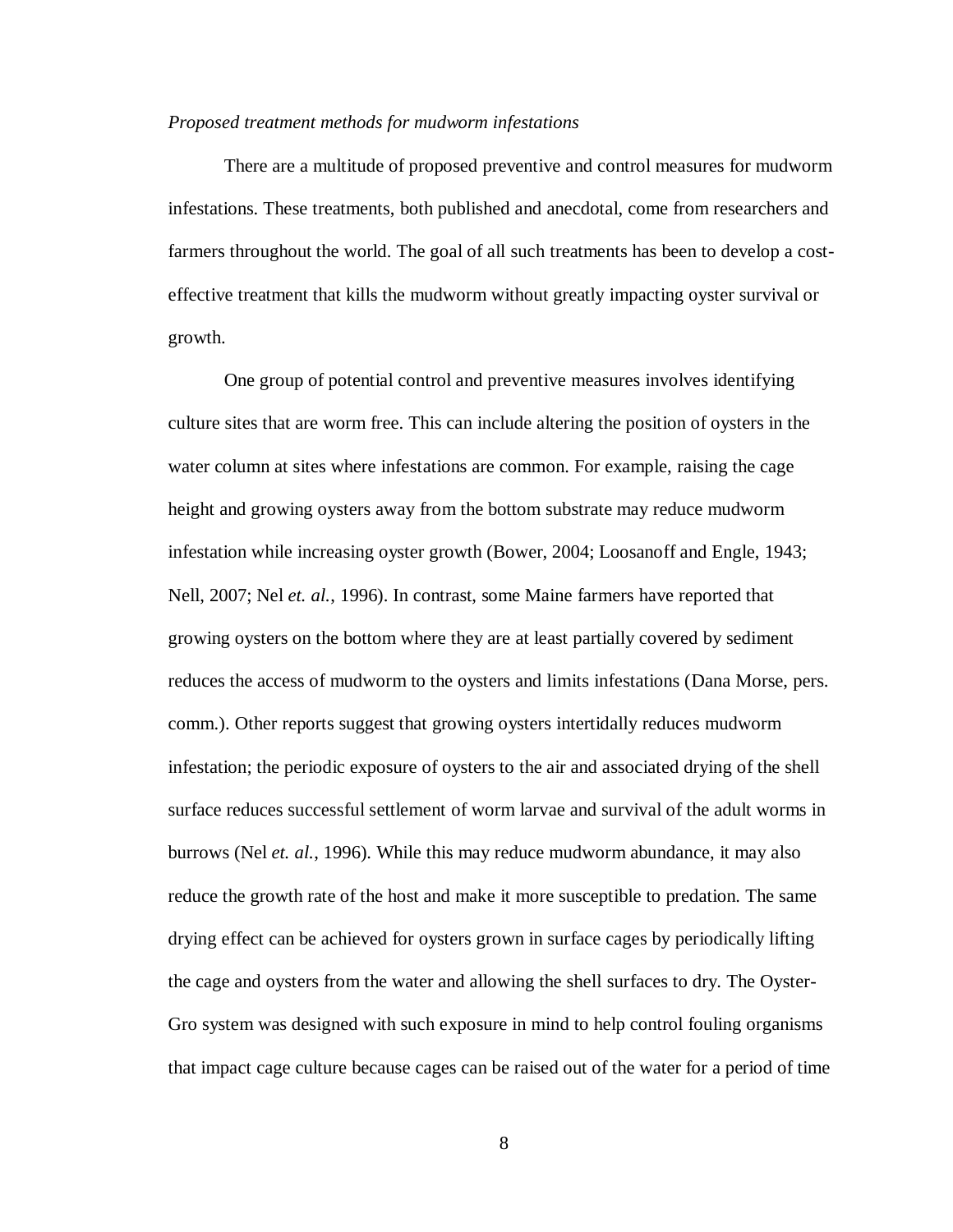(Dana Morse, pers. comm.). This design may have the added benefit of increasing mudworm mortality due to the periods of air exposure.

Chemical treatments have also been used to control mudworm. Some of the proposed chemical treatments are toxic, require careful handling, and permitting, all of which has limited their commercial use (Dunphy *et. al.*, 2005; Nel *et. al.*, 1996). Some examples of chemical treatments that have been applied include, soaking oysters in copper sulfate  $(CuSO<sub>4</sub>)$ , chlorine, 2% formaldehyde, marine dipterenes from algae, phenol, 0.2% calcium hydroxide (lime) or tetrachorethylene (Dunphy *et. al.*, 2005; Gallo-Garcia *et. al.*, 2004). While these chemicals may kill most of the mudworm infesting an oyster, Lafferty and Kuris (1996) found that there was rapid re-infestation once oysters were placed back in the water. In addition, these chemicals may affect whether the oysters can be sold because oysters treated chemically may not be safe for consumption.

Non-chemical treatments have also been used with varying success. The New South Wales (Australia) Government outlined several non-chemical approaches to controlling mudworm in Sydney Rock and Pacific oyster culture operations (Nell, 2007). Preventive measures they recommended include washing oysters every two to three weeks to remove mud, culturing oysters away from the bottom substrate, and ensuring that the farm site has adequate tidal flushing. Control measures included either air-drying or bathing oysters in freshwater, brine (saturated salt) or iodine solutions.

Other reports provide more detail on potential treatments and their relative effects. For example, Nel *et. al.* (1996) found that when *C. gigas* oysters infested with *P. hoplura* were treated by a twelve-hour freshwater soak or a heated  $(70^{\circ}C)$  saltwater soak for 40 seconds, there was reduced worm infestation without significantly affecting oyster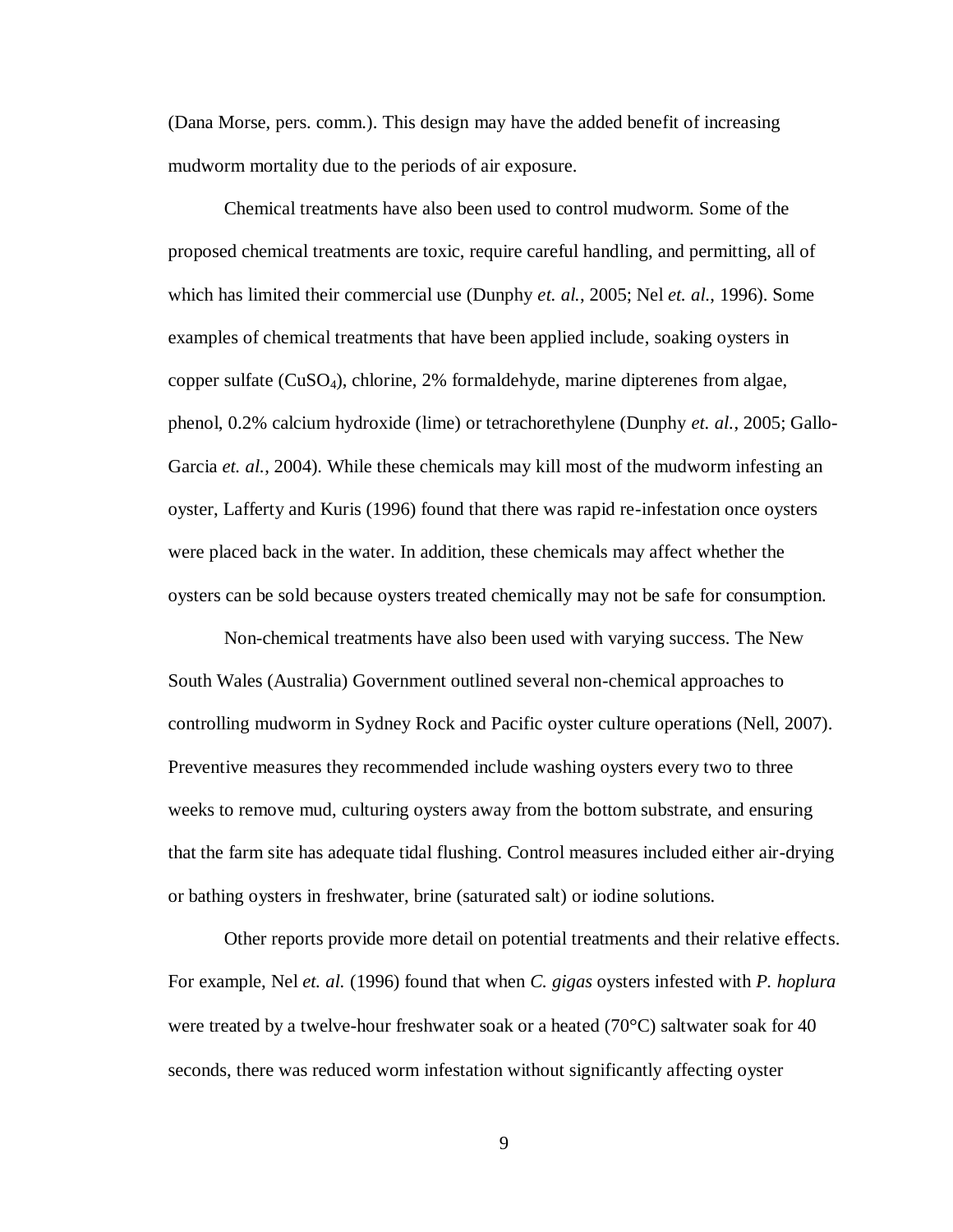survival. Dunphy *et. al.* (2005) reported on the treatment of *Tiostrea chilensis* oysters infested with *Boccardia acus*, another shell-boring polychaete, by hyposaline (freshwater) and hypersaline (brine) treatments for three to five hours. They found that the hyposaline baths were more effective than hypersaline baths (Dunphy *et. al.*, 2005). Finally, Hooper (2001) described a complex treatment that was applied on oyster farms in North Carolina, wherein infested oysters were treated by air-drying for 48 hours, followed by a 15-minute saturated salt immersion, which was then followed by another 2 hour air-drying before oysters were placed back into bottom culture. He noted that airdrying substantially increased worm mortality (Hooper, 2001).

Recently, experiments in Maine suggest that dry, cold  $(38^{\circ}F/3^{\circ}C)$  storage of oysters for two months significantly reduced infestation by *P. websteri* with little host mortality (Jesse Leach and Nick Brown, unpublished results). The study by Leach and Brown was conducted during the winter months when low temperature limits oyster growth, so the overall "cost" of the treatment on farm productivity was minimized. A follow-up study conducted in late summer and early fall showed that dry, cold storage for as little as three weeks could rid oysters of mudworm, but there was higher oyster mortality, perhaps because of the metabolic state of the host. In addition, the extended period necessary for dry, cold storage to be effective and the additional handling of large numbers of oysters during heavy infestations may make this approach cost-prohibitive.

The foregoing suggests that proposed treatments for mudworm infestation are either ineffective, costly, or can be logistically complex. At the same time, there has been little work investigating the basic biology and ecology of the parasite, *P. websteri*. Such information will be highly useful in designing consistently effective treatments for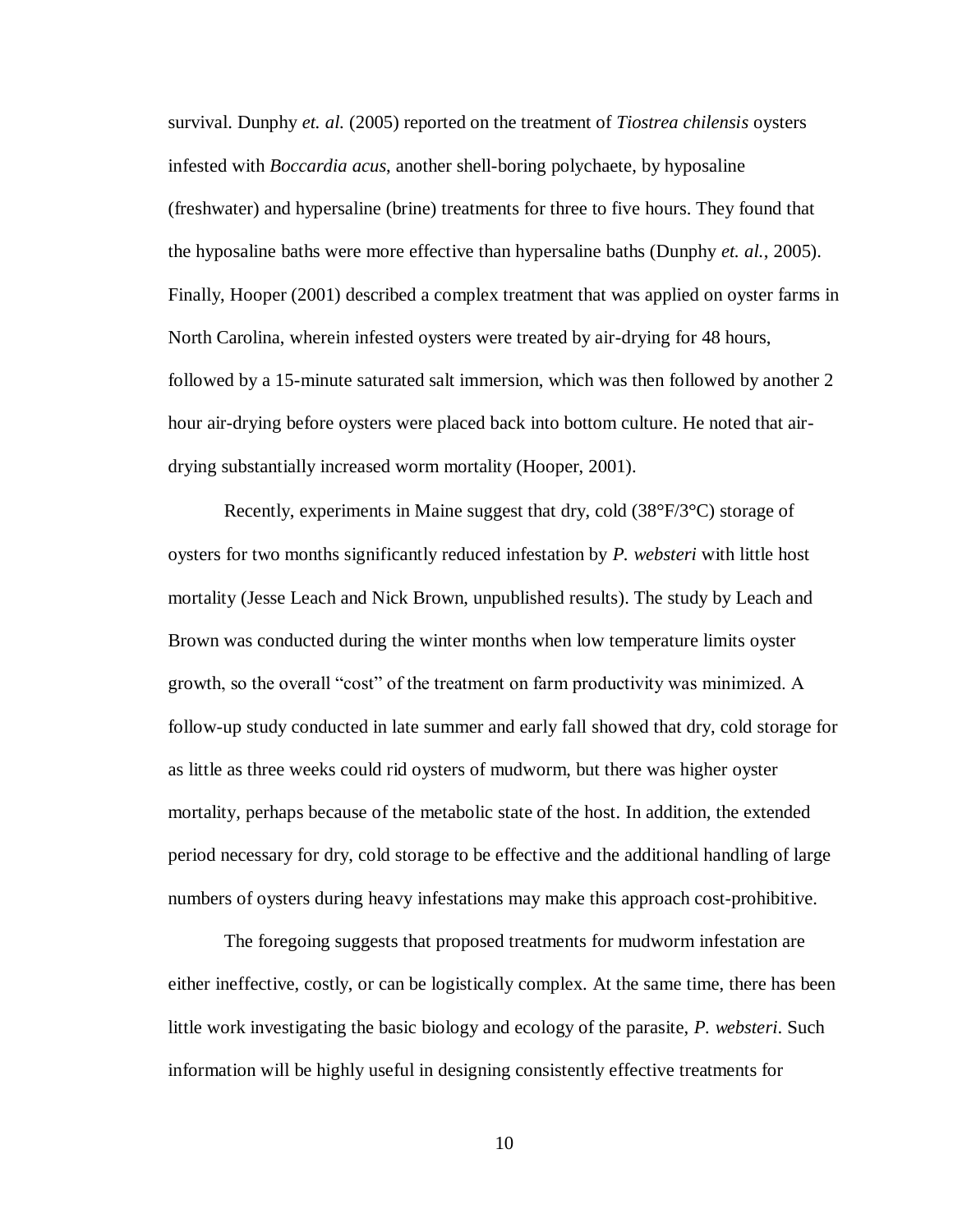mudworm. In this study, I explored the salinity tolerance of *P. websteri* in in-situ experiments where worms were maintained within burrows and in-vitro experiments where they were removed from burrows. In addition, I examined possible treatment methods involving dry, cold storage combined with hyposaline exposures. I hypothesized that worms would be more tolerant to reduced environmental salinity when inside of the oyster shell because of the protective microenvironment afforded by their burrow. I expected that a combination treatment of a freshwater soak followed by dry, cold storage would be most effective in killing worms without significantly affecting oyster mortality.

#### <span id="page-16-0"></span>MATERIALS AND METHODS

#### <span id="page-16-1"></span>*Obtaining and Maintaining Oysters*

Eastern oysters (*C. virginica*) used in this study were collected from the Bagaduce River Oyster Company in Penobscot, ME on September 9, 2011. At the time of collection the water temperature was  $18^{\circ}$ C and salinity was 30 ppt in the Bagaduce River. Oysters were transported on ice to the University of Maine in Orono where they were held in a recirculating seawater system at  $18^{\circ}$ C and 30 ppt. During this time oysters were fed a diet of prepared (Shellfish Diet 1800) or cultured algae *Isochrysis galbana*. Oysters and associated *P. websteri* worms were used in three separate experiments investigating salinity tolerance of the worm in burrows within intact shells (in-situ) and when removed from their burrows (in-vitro).

#### <span id="page-16-2"></span>*Experiment I- Salinity and dry, cold storage tolerance of the mudworm, in-situ*

The first experiment exposed oysters to a broad range of salinity treatments combined with a period of dry, cold storage and examined survival of both hosts and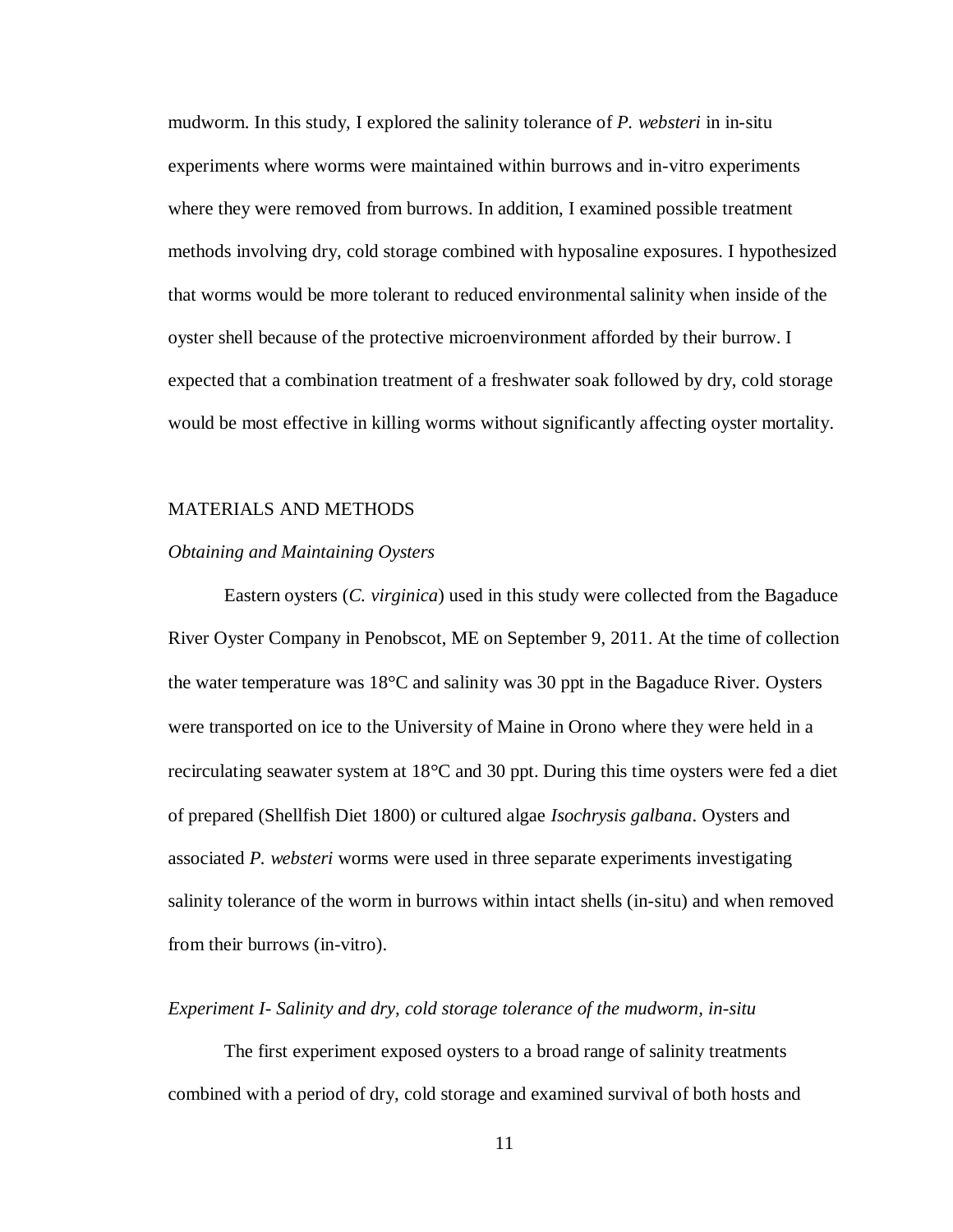parasites (Figure 4). For this experiment, oysters were held in individual ( $n=24$ ), oneliter, plastic beakers. Seawater was prepared using Instant Ocean for a stock solution of approximately 30 ppt (full strength seawater or FSS). Reverse Osmosis (R.O.) water was used to dilute 30 ppt FSS for the 20 ppt and 10 ppt treatments. Reverse Osmosis water alone was used for the 0 ppt treatment. Approximately 400 mL of water of each salinity was added to six 1 L beakers (n=6 beakers per treatment).

The beakers, along with experimental oysters were placed into an environmental chamber held at 18 $\degree$ C. At the end of three days ( $\degree$ 72 hours), three oysters from each salinity treatment were transferred to new one-liter beakers without water and held in a refrigerator at  $3^{\circ}$ C, representing dry, cold storage. The other three oysters from each treatment were placed into new beakers with 30 ppt seawater to which a dense suspension of cultured algae were added (recovery). Oysters were assumed to have survived the salinity treatments if they cleared the algae overnight. After this check for survival, oysters were shucked and their meats discarded. Using a metal probe, I picked through the blisters on the inside of each oyster shell and counted the number of live and dead worms. Once all of the blisters were examined, the shell was labeled, packaged and frozen at  $-20^{\circ}$ C. Before discarding the seawater the oysters had been held in, I counted and assessed any worms that had crawled out of the oyster while still in the beaker.

At the end of two weeks, I removed the oysters from the dry, cold storage treatment and checked for oyster mortality using the recovery procedure described above. The following day, the blisters on the inside of these oysters were examined, and mortality among the treatments was compared.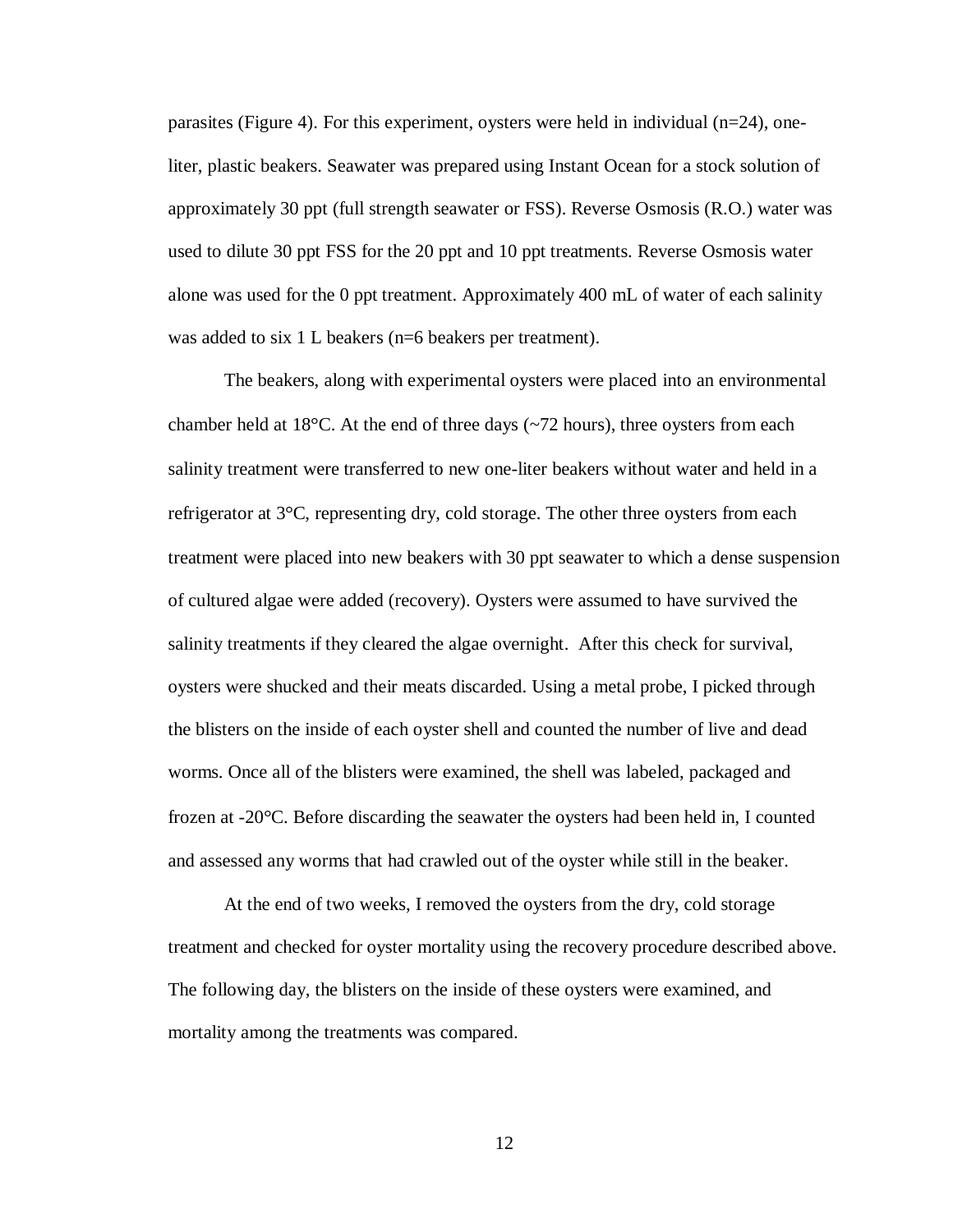

**Figure 4.** Methods for Experiment I and Experiment II. Flow chart summarizing the methods that were used in Experiment I- Salinity and dry, cold storage tolerance of the mudworm, in-situ and Experiment II- Salinity and dry, cold storage tolerance of the mudworm, in-situ.

#### <span id="page-18-0"></span>*Experiment II- Salinity and dry, cold storage tolerance of the mudworm, in-situ*

A second experiment was conducted to examine survival of host and parasites after salinity treatments and after salinity treatment plus four or eight days in dry, cold cold storage. Nine oysters were placed in individual 1 L plastic beakers with 30 ppt seawater (control) and nine oysters were placed in R.O. water (0 ppt treatment). The beakers were placed in an environmental chamber at  $18^{\circ}$ C for three days. After three days, six oysters from each treatment were placed in dry, cold storage and the remaining three oysters were checked for mortality (as described in Experiment I). The next day, I shucked the latter set of oysters and counted the number of live and dead worms within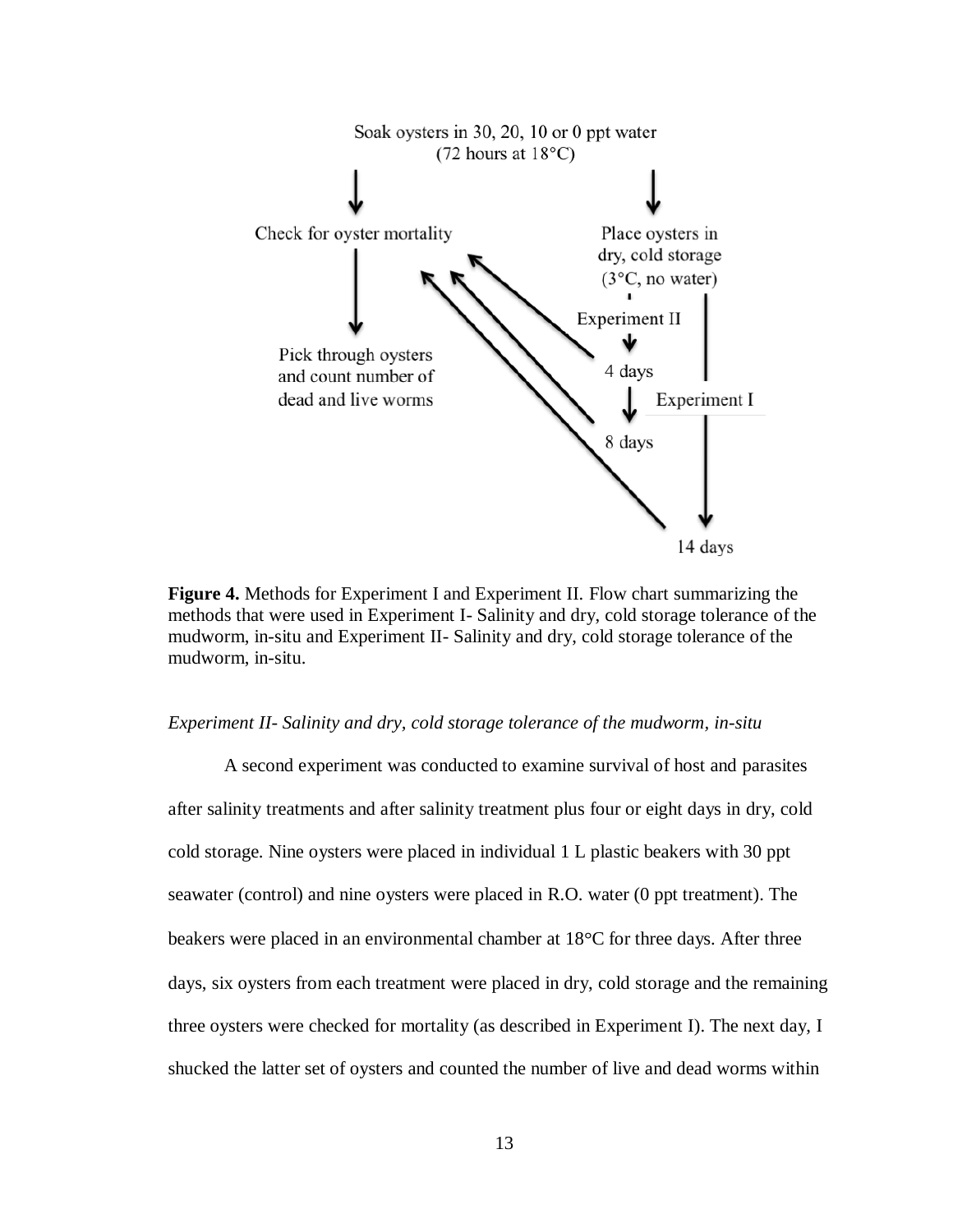blisters (day 0). Three days later I removed an additional three oysters from each treatment in dry, cold storage, checked for oyster mortality, then examined worm mortality in the blisters of each oyster the next day (day 4). After another three days, I removed the remaining oysters from each treatment from dry, cold storage, checked for mortality and examined blisters for worm mortality (day 8).

## <span id="page-19-0"></span>*Experiment III- Salinity tolerance of the mudworm, in-vitro*

In a third experiment, I removed *P. websteri* individuals from their burrows in the oyster shell and exposed them to a range of salinity treatments to determine their in-vitro salinity tolerance (Figure 5). For this experiment, I extracted 72 uninjured worms from burrows within recently sacrificed oysters. To obtain undamaged worms, I placed the oysters in a 3.5% MgCl<sub>2</sub> solution for twenty minutes. At this concentration MgCl<sub>2</sub> acts as sedative, relaxing the worms and making it easier to remove them from burrows. Once worms were removed from the oyster, I placed them into individual cells in six-well plates. Each well had approximately 0.5 g dried mud and was filled with 10 mL of 30 ppt seawater. Over the next two days, I used a series of water changes to gradually decrease the salinity in the non-control salinity treatment wells (Figure 6). The result was three six-well plates (n=18 worms) in each of four salinity treatments, 30 ppt (control), 20 ppt, 10 ppt and 0 ppt. Salinity was measured with a refractometer. I added approximately 5 mg of powdered baby food to each well to serve as a food source for the worms. Each day, I checked to see if the worms were alive or dead and whether or not they had built and occupied a sediment tube. After checking for mortality and activity, 5 mL of water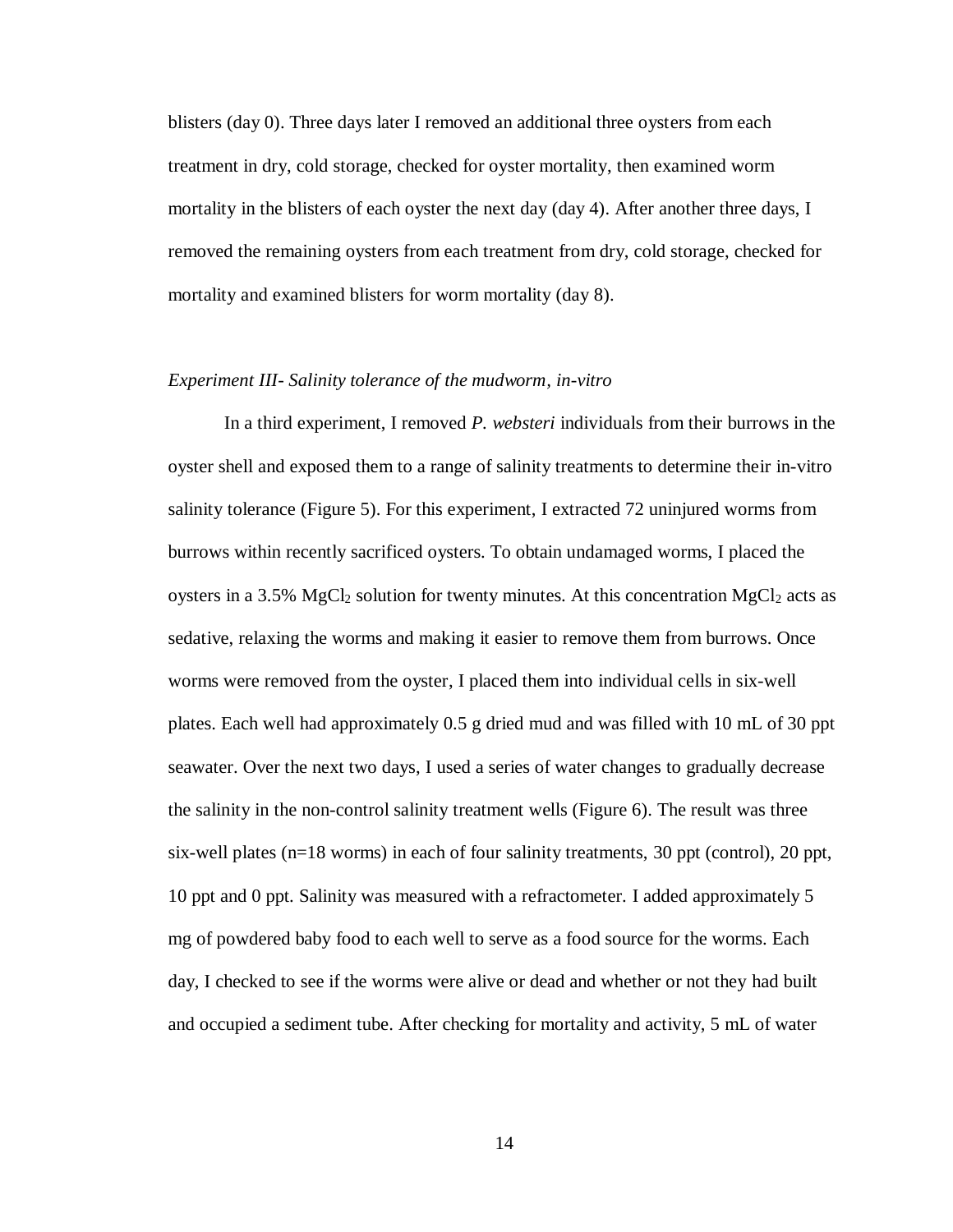was changed from each well and replaced with the appropriate strength water. The experiment was continued for 16 days.



Change water and determine worm condition daily

**Figure 5.** Methods for Experiment III. Flow chart summarizing methods used in Experiment III on salinity tolerance of the mudworm, in-vitro.



**Figure 6.** Salinity adjustments in Experiment III. Salinity in each treatment (30 ppt, 20ppt, 10 ppt, 0 ppt) over the time during initial stages of Experiment III. Observations began at 38 hours once each treatment was at the desired salinity.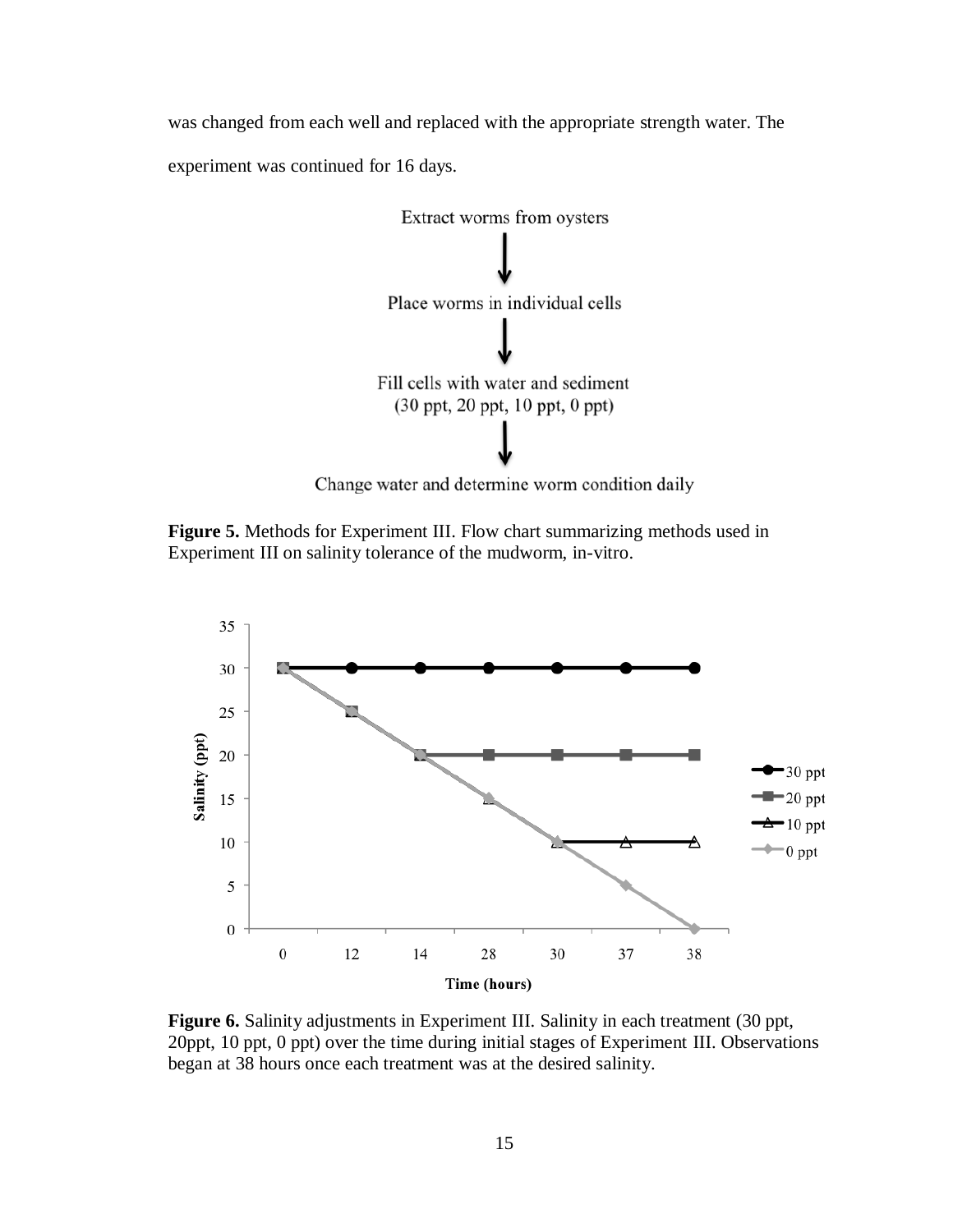#### <span id="page-21-0"></span>*Statistical Analysis*

In Experiments I and II, I used two-way ANOVA to analyze worm mortality among oysters exposed to salinity stress and varying times of dry, cold storage, postsalinity stress exposure. The proportion of worms killed by each treatment was arcsine transformed ( $y=arcsin(sqrt(x))$ ) prior to analysis. The ANOVA models included salinity treatment and time of exposure to dry, cold storage as main effects and a salinity-by-time interaction term. Statistical significance for each term was determined by comparing the mean square for each term to the model mean square for error with a p-value <0.05 considered as significant. I used SYSTAT ver12 for each ANOVA.

For Experiment III, a goodness of fit test via an RxC contingency table was used to ask whether the mortality of worms was associated with salinity treatment. In addition, we used an RxC test to determine if worm behavior (number forming tubes) was associated with salinity treatment. In each case, the test used a chi-square statistic that was compared to a chi-square table with the critical value determined at  $\alpha$  of 0.05 and degrees of freedom of 3.

#### <span id="page-21-1"></span>RESULTS

In both in-situ experiments, oyster hosts were placed in 30 ppt seawater with algae after each experimental treatment and prior to processing their shells. All of the oysters in Experiment I, and all but one oyster in Experiment II cleared the algae within 24 hours suggesting that short-term mortality of the oysters due to the reduced salinity was negligible.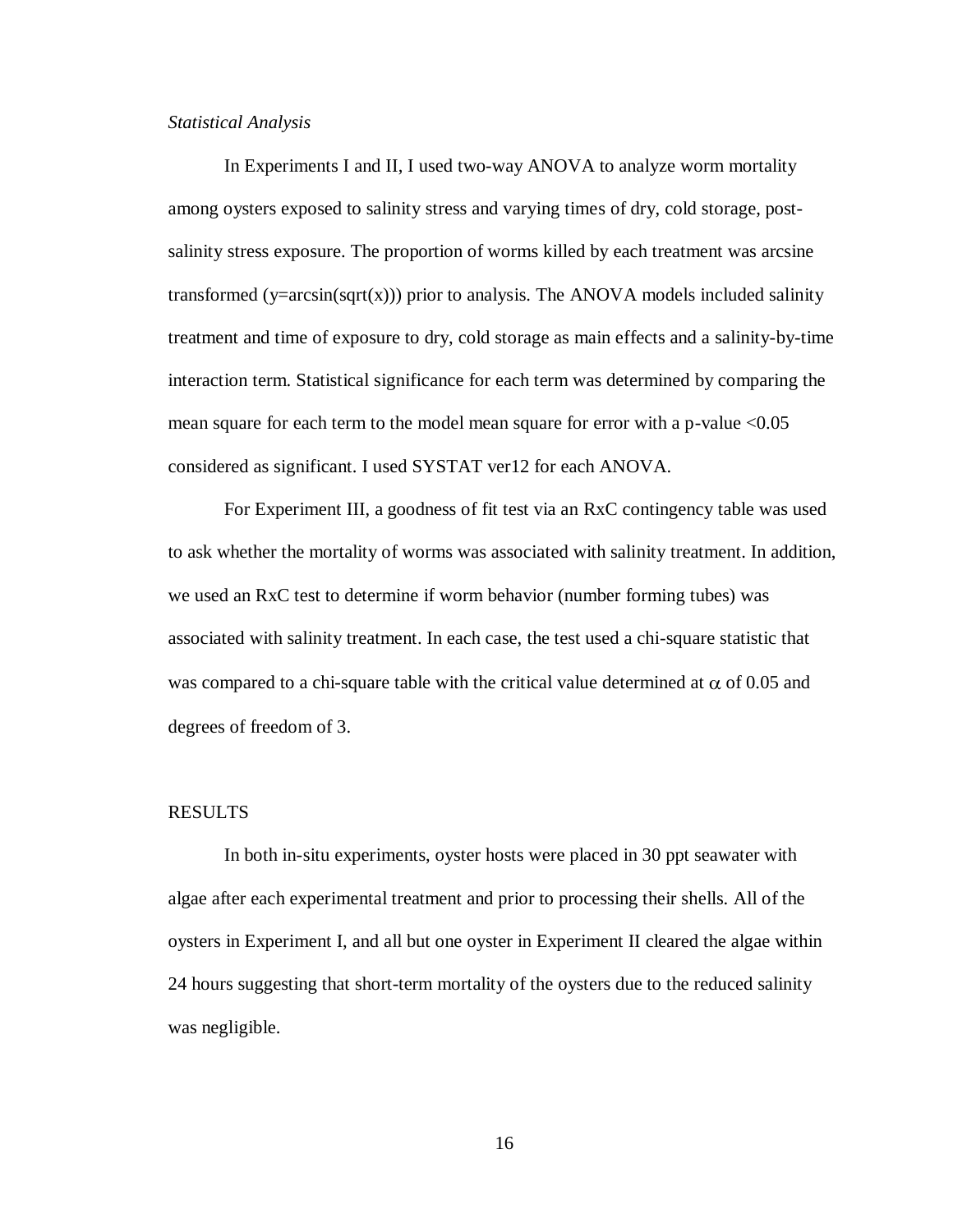The mortality of *P. websteri* in intact burrows was dramatically influenced by both salinity and dry, cold storage treatments (Figure 7). After the initial 72-hour exposure to four different salinities, there was increased mortality for worms in oysters held in 0 ppt compared to other treatments. Among the oysters in the 0 ppt treatment  $(n=3)$ , the mortality of worms averaged 60%. In contrast, there was virtually no difference in initial mortality for worms exposed to the 30, 20, and 10 ppt treatments. Two weeks in dry, cold storage resulted in 100% worm mortality, regardless of initial salinity treatment. The dramatic change in the relative mortality among salinity treatments after two weeks of dry, cold storage resulted in a highly significant salinityby-time interaction term in the two-way ANOVA for this experiment (Table 1). Overall, the ANOVA model explained 99% of the variance in worm mortality ( $R^2 = 0.99$ ). Despite the magnitude and significance of the interaction term in this analysis, it is clear that initial salinity treatment had a dramatic impact on initial worm mortality (Figure 7).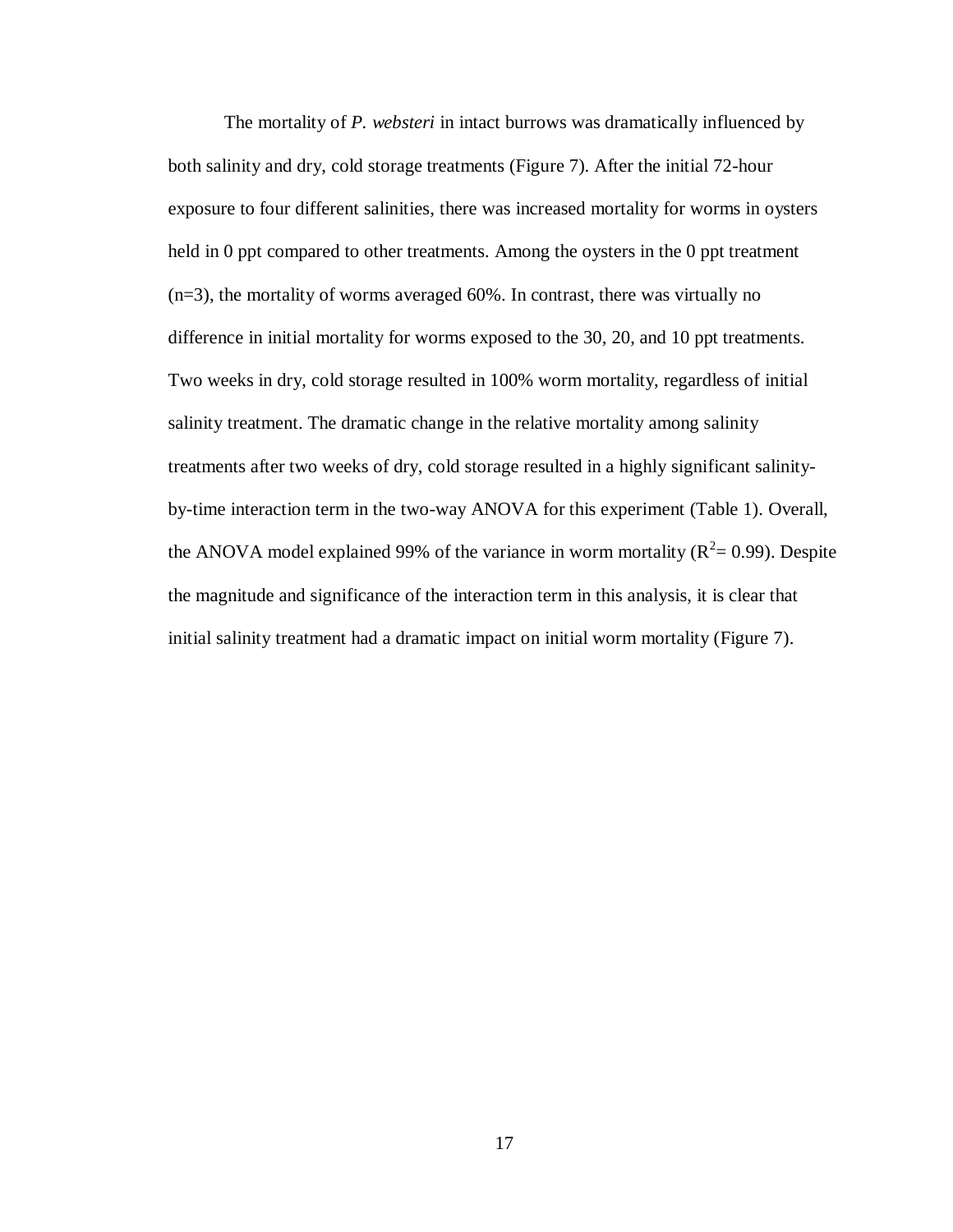

**Figure 7.** Worm mortality in Experiment I. The average percent mortality for worms in intact burrows after an initial 72-hour exposure to decreased salinity (day 0), and exposure to decreased salinity combined with 14 days in dry, cold storage (day 14). An average of 41 worms were counted per oyster (range 16 to 66). Error bars indicate mean percent mortality  $\pm$  one standard deviation.

**Table 1.** ANOVA, Experiment I. Two-way analysis of variance examining the importance of initial salinity exposure (0, 10, 20, or 30 ppt) and length of dry, cold storage (time) on the variance in worm mortality in intact burrows. The columns d.f., MS, and F indicate the degrees of freedom, mean square and F ratio for each effect, respectively. Significance values are indicated by asterisks (\*p<0.05, \*\*p<0.01,  $***p<0.001$ ).

| $\mathbf{r}$<br>Effect | d.f. | <b>MS</b> | F           |
|------------------------|------|-----------|-------------|
| Salinity               | 3    | 0.244     | $34.4***$   |
| Time                   |      | 10.101    | $1421.8***$ |
| Salinity x Time        | 3    | 0.244     | $34.4***$   |
| Error                  | 16   | 0.007     |             |

Given the patterns of mortality observed in the first experiment, I conducted a second experiment investigating the effect of a 72-hour exposure to 0 ppt water combined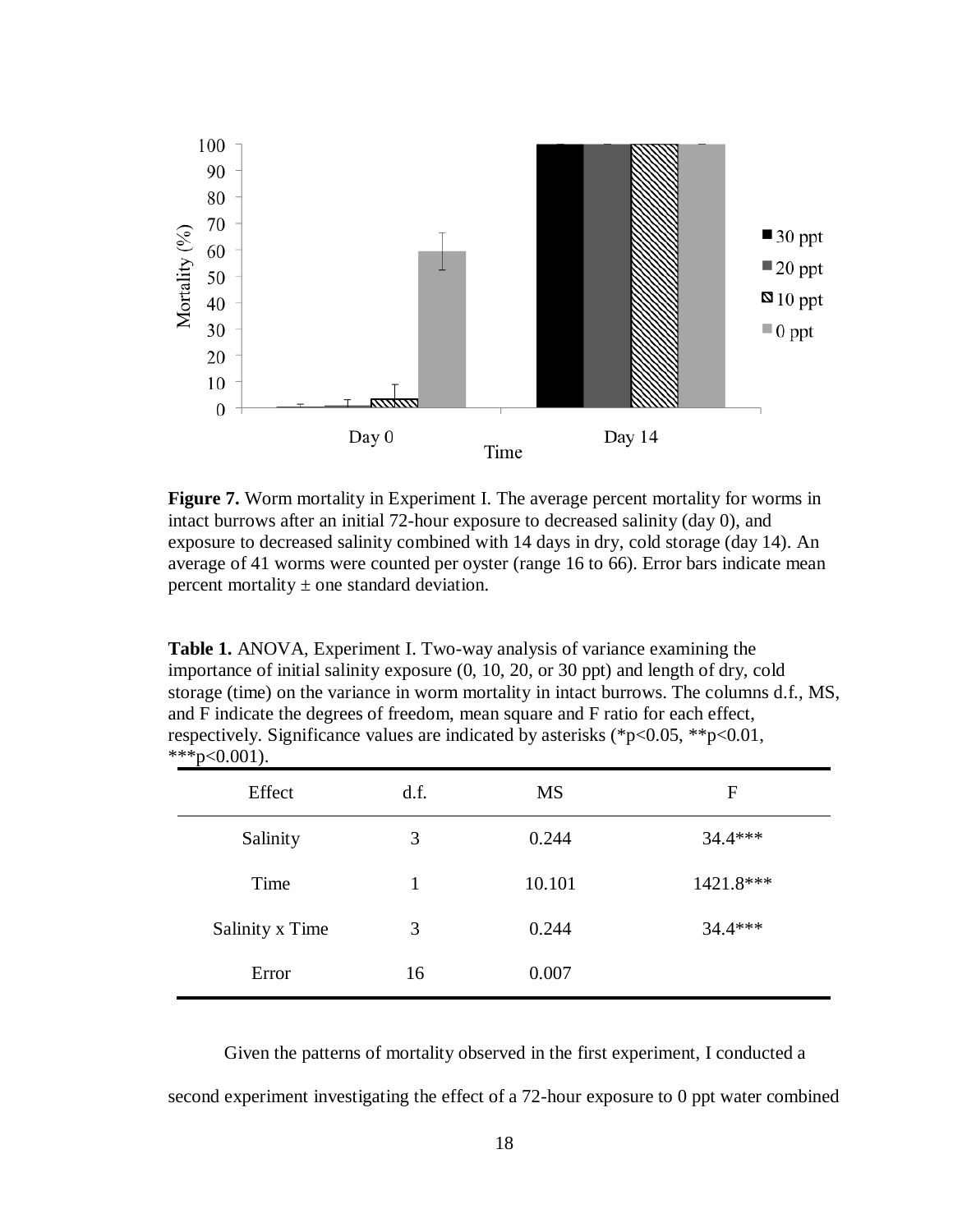with shorter periods of dry, cold storage on worm mortality in intact burrows (Figure 8). During the initial exposure, worm mortality reached  $\sim$  20% in the 0 ppt treatment while no mortality was observed in the control (30 ppt) treatment. When oyster hosts were then held in dry, cold storage for four days, worm mortality was nearly 100% in the 0 ppt treatment and approached 60% in the control treatment. However, by day eight of dry, cold storage, there was 100% worm mortality in both salinity treatments. As in the first experiment, the salinity-by-time interaction term in the two-way ANOVA was statistically significant and the model explained 97% of the variation in mortality ( $R^2$  = 0.97). Even so, it is evident that as little as eight days of dry, cold storage results in substantial worm mortality, and that the initial exposure to R.O. water can dramatically increase worm mortality when combined with shorter periods of dry, cold storage. In this experiment, one oyster did not survive. This animal was in the control (30 ppt) treatment at day 0. Oysters were not assessed prior to being treated so this oyster could have been dead before the start of the experiment.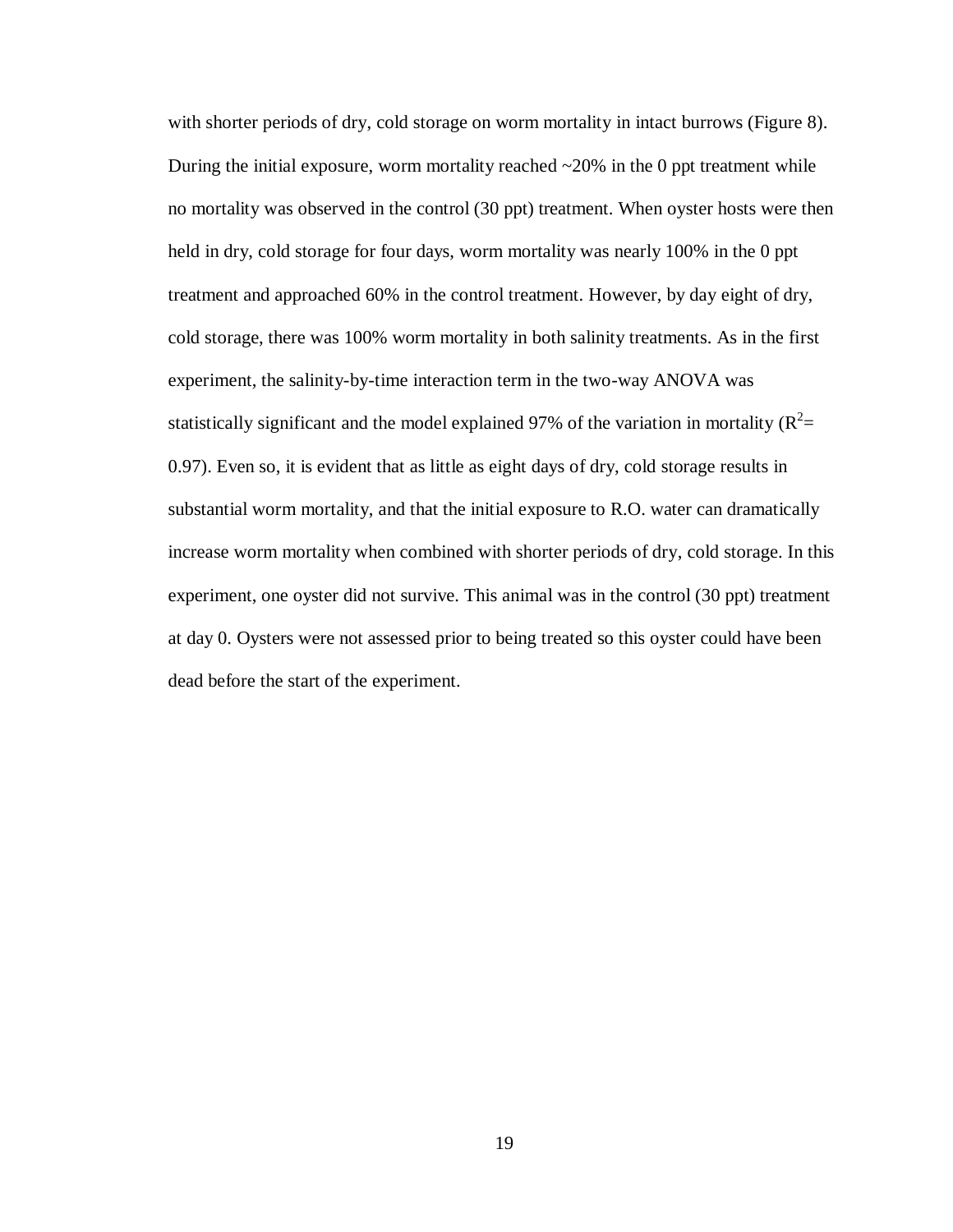

**Figure 8.** Worm mortality in Experiment II. The average percent mortality of worms in intact burrows after three days of exposure to 0 and 30 ppt treatments (Day 0) and after an initial exposure combined with either four (Day 4) or eight days (Day 8) in dry, cold storage. The worms in each of three oysters were counted per treatment at each time point. An average of 38 worms were counted per oyster (range 21 to 72). Error bars indicate mean percent mortality  $\pm$  one standard deviation.

**Table 2.** ANOVA, Experiment II. Two-way analysis of variance examining the importance of initial salinity exposure (30 or 0 ppt) and length of dry, cold storage (time) on the variance in worm mortality in Experiment II in intact burrows. The columns d.f., MS, and F indicate the degrees of freedom, mean square and F ratio for each effect, respectively. Significance values are indicated by asterisks (\*p<0.05, \*\*p<0.01,  $***p<0.001$ ).

| Effect          | d.f.           | MS    | F          |
|-----------------|----------------|-------|------------|
| Salinity        | $\mathbf{1}$   | 0.534 | 19.8***    |
| Time            | 2              | 2.826 | $104.7***$ |
| Salinity x Time | $\overline{2}$ | 0.138 | $5.1*$     |
| Error           | 12             | 0.027 |            |

A third experiment investigated the salinity tolerance of *P. websteri* outside of burrows. Decreasing salinity had a substantial impact on the survival and condition of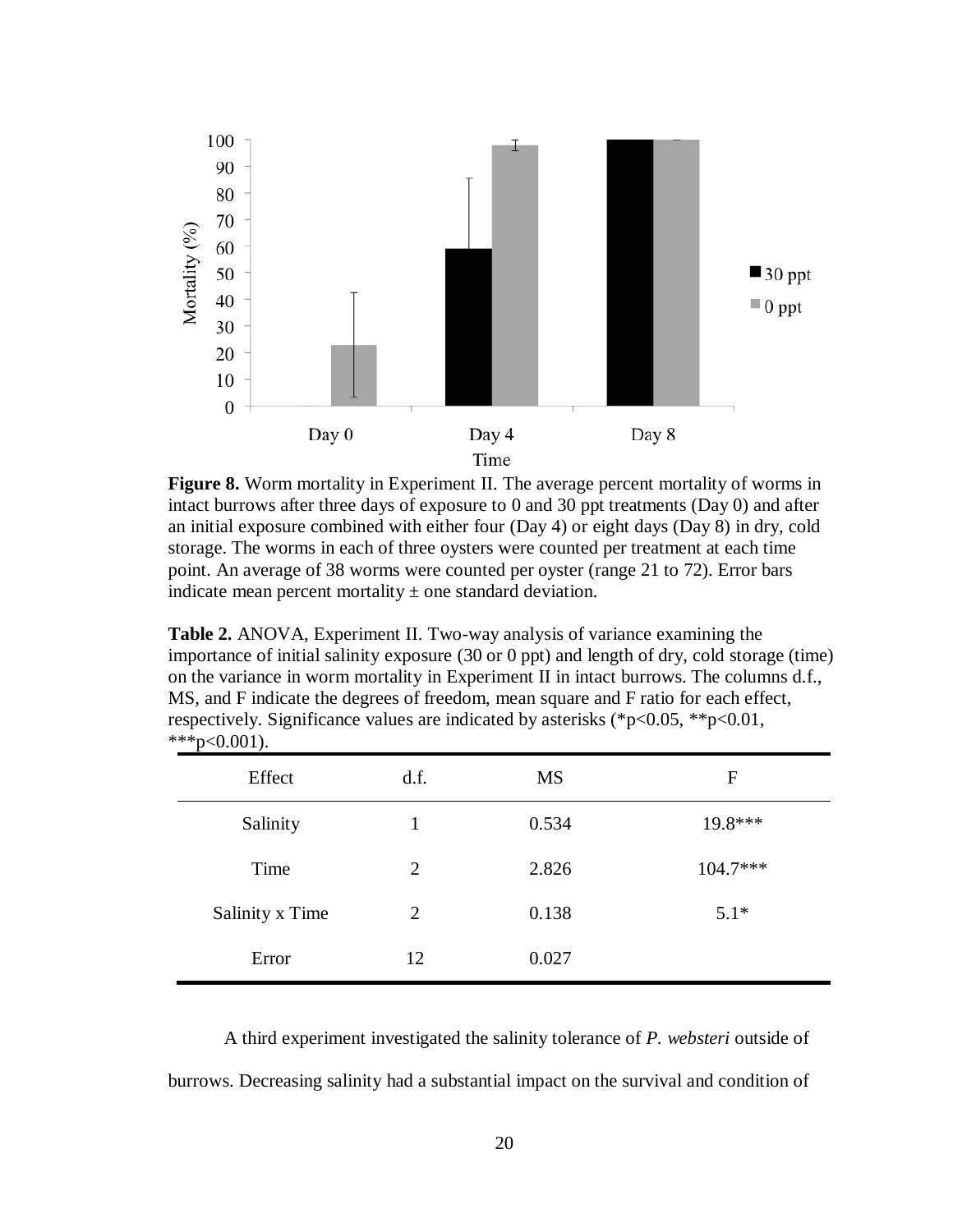free-living worms. There was a strong association between salinity treatment and the proportion of dead worms by day 16 (R x C test of independence;  $\chi^2 = 64.9$ , df=3, p<0.001). Mortality reached 100% within three days in the 0 ppt treatment and in the 10 ppt treatment had reached 11% by 12 days (Figure 9). In contrast, all of the worms in the 20 and 30 ppt treatments survived to the end of the experiment.



**Figure 9.** Worm mortality in Experiment III. Percent mortality of worms outside of burrows when exposed to four salinity treatments (n=18 worms per treatment. The data points for the 30 ppt treatment were offset for clarity.

The sublethal effects of decreased salinity on *P. websteri* were also evident, particularly for worms held in the 10 ppt treatment. By day seven of the experiment, a number of worms exhibited substantial degradation of the terminal posterior segments (Figure 10). The proportion of worms with visible degradation (poor condition) increased to nearly 80% by the end of the 16-day experimental period (Figure 11). The propensity of worms to build sediment tubes also decreased with decreasing salinity (Figure 12). There was a strong association between percentage of worms in tubes and treatment by day 16 (R x C;  $\chi^2$  = 39.4; df=3; p<0.001). The proportion of worms in tubes was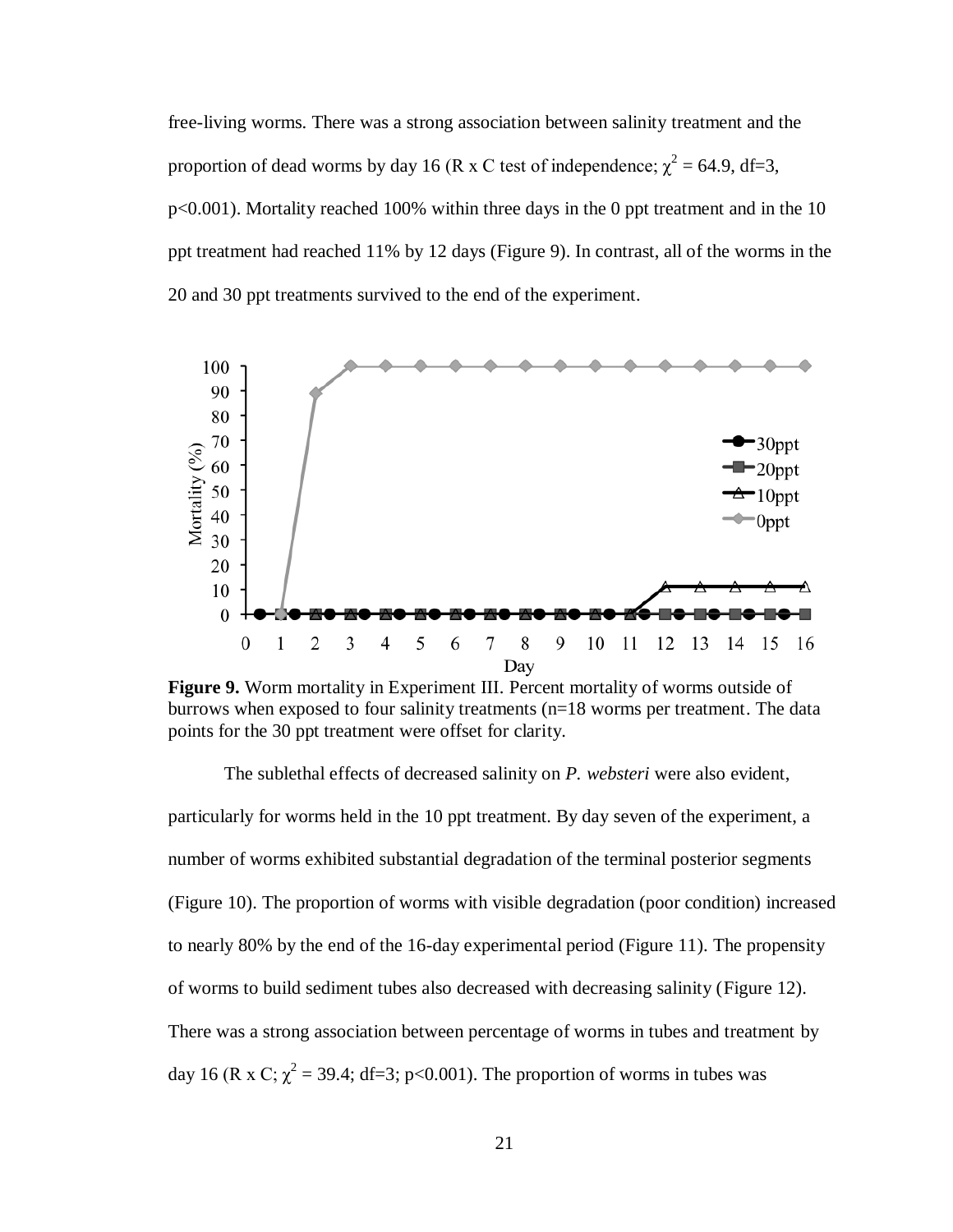consistently the highest in the 30 ppt treatment. Although the proportion of worms in tubes in the 20 ppt treatment was lower and more variable, the majority of worms in this treatment were in tubes throughout the experiment. In contrast, the percentage of worms in tubes in the 10 ppt treatment decreased over time until there were no worms in tubes by day eight.



**Figure 10.** Normal and degraded *Polydora websteri*. Normal worm (a) in 30 ppt (control) treatment at day eight in the experiment. Worm in 10 ppt (b) at day eight. Unlike the control, this worm is beginning to degrade at its posterior end (indicated by arrows).



**Figure 11.** Worm condition in Experiment III. The percentage of worms that were dead or in poor condition in each of four salinity treatments (n=18 worms per treatment). Poor condition was characterized by worms that were beginning to degrade at their posterior ends (see Figure 10). The data points for the 30 ppt treatment were offset for clarity.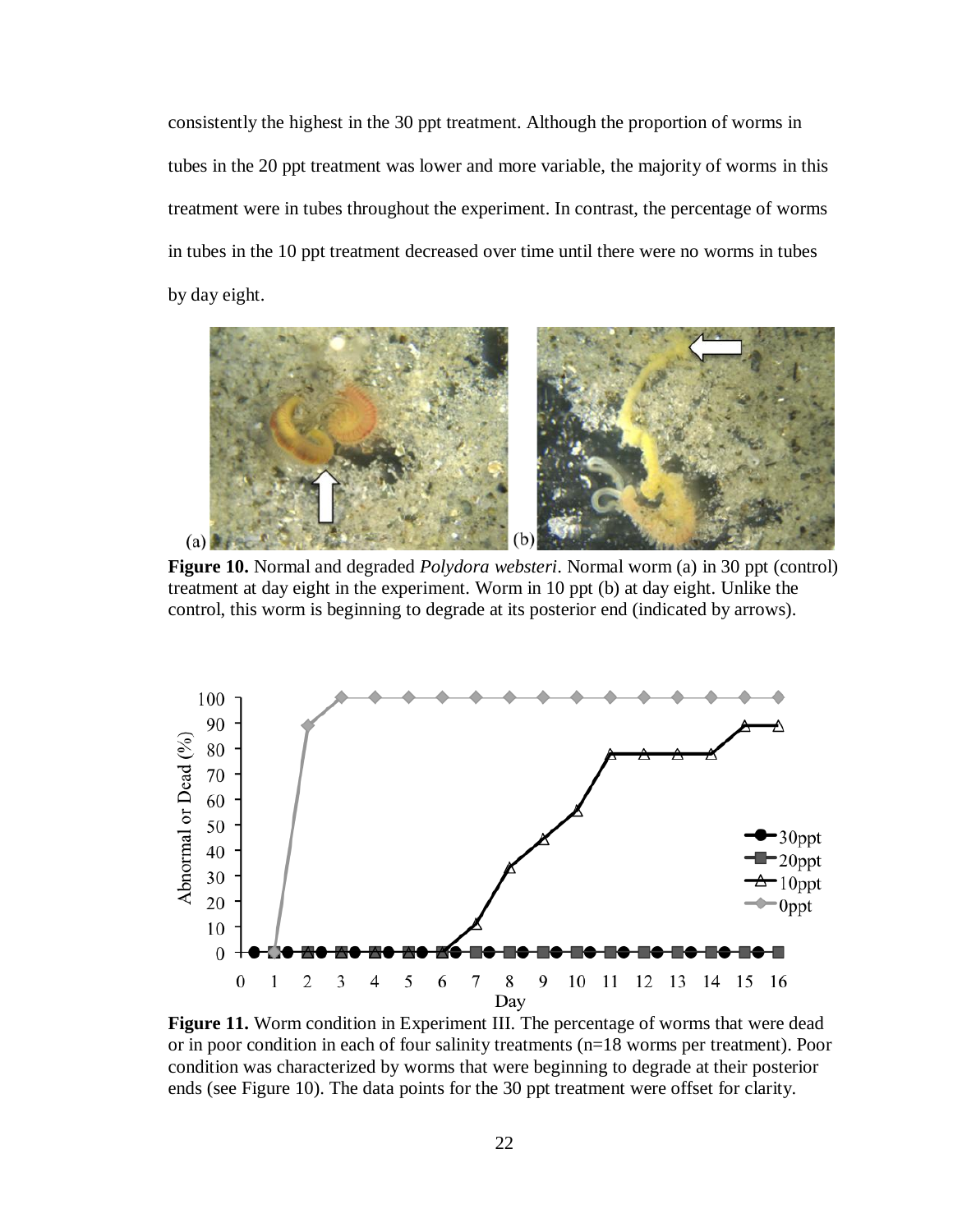

**Figure 12.** Tube building in Experiment III. The percentage of worms in sediment tubes in each of four salinity treatments ( $n=18$  worms per treatment). All of the worms in the 0 ppt treatment were dead by day 3.

## <span id="page-28-0"></span>DISCUSSION

Diverse treatments have been proposed for ridding oysters of mudworm infestations (e.g. Dunphy *et. al.*, 2005; Gallo-Garcia *et. al.*, 2004; Lafferty and Kuris, 1996; Loosanoff and Engle, 1943; Nel *et. al.*, 1996; Nell, 2007). Those that involve chemical treatments, such as iodine baths, are not suitable because they can reduce the marketability of treated oysters, whereas those that involve multiple, complex steps will not be as practical for oyster farmers to implement in a cost-effective manner. On the other hand, exposure to increased and decreased salinity is a tractable alternative for killing the mudworm. For example, Dunphy *et. al.* (2005) and Nel *et. al.* (1996) suggest that short-term exposure to freshwater can reduce mudworm infestation while the oyster host is relatively unaffected. In the present study, I used R.O. water as a proxy for freshwater and I too found that survival of the oyster was unaffected by short-term exposure of up to three days in freshwater. The oyster is able to close its valves and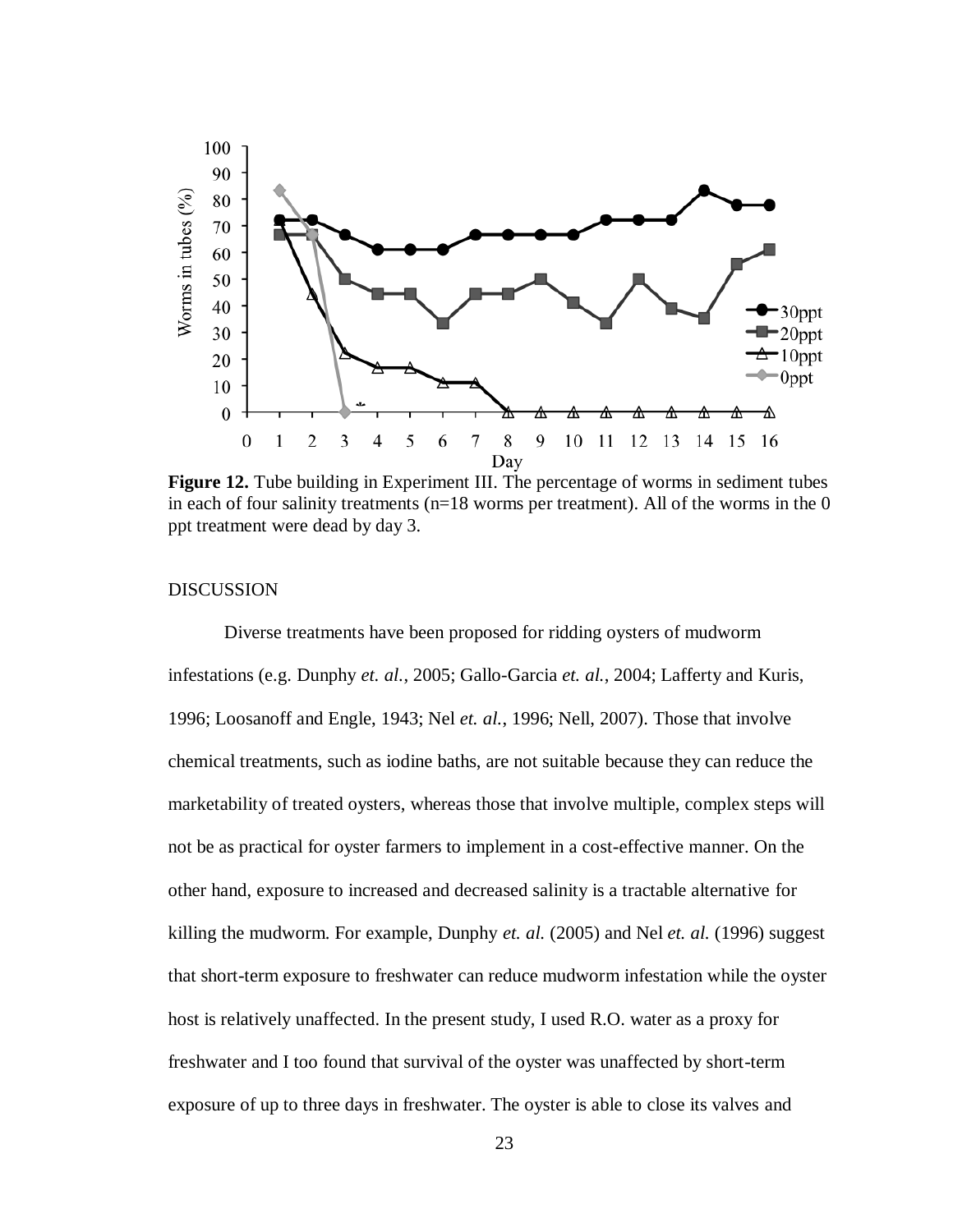protect itself from the low-salinity water. In contrast, the worm burrows are exposed to the outside environment and lower salinity water will enter the burrows, creating a physiological challenge for the worm.

Freshwater treatments are simple and low cost and some authors have considered them to be highly effective. For example, Dunphy *et. al.* (2005) suggested that treatments resulting in greater than 50% worm mortality are "commercially effective". I observed substantial worm mortality (25-60%) after intact oysters were exposed to freshwater for 72 hours. However, I believe 100% worm mortality, or close to 100% worm mortality, is necessary to recover the marketability of oysters. I observed that even though a freshwater exposure kills a significant proportion of worms inside of the oyster, there were still many living worms in the shell. As previously mentioned, there can be as many as six or seven layers of burrows in heavily infested oysters (Loosanoff and Engle, 1943; personal observation, 2011). I also observed that worms that were deep inside the shell, under many layers of burrows, were seemingly unaffected even after three days in freshwater. Although burrows are exposed to water, it takes time for the burrow to come into equilibrium with the outside environment. The deeper burrows are probably less susceptible to changes in the environment, therefore worms in these burrows do not experience the same stress as those in outer burrows. Thus, in heavily infested oysters where there may be upwards of 100 worms, if 50% the worms are left alive inside the shell they can still cause major damage. They will continue to extend their burrows, and accumulate mud and debris inside the shell, thereby decreasing the value of the oyster.

An understanding of the basic biology of a pest species is necessary in order to effectively control and mitigate the impact of the species (Simon and Booth, 2007). Most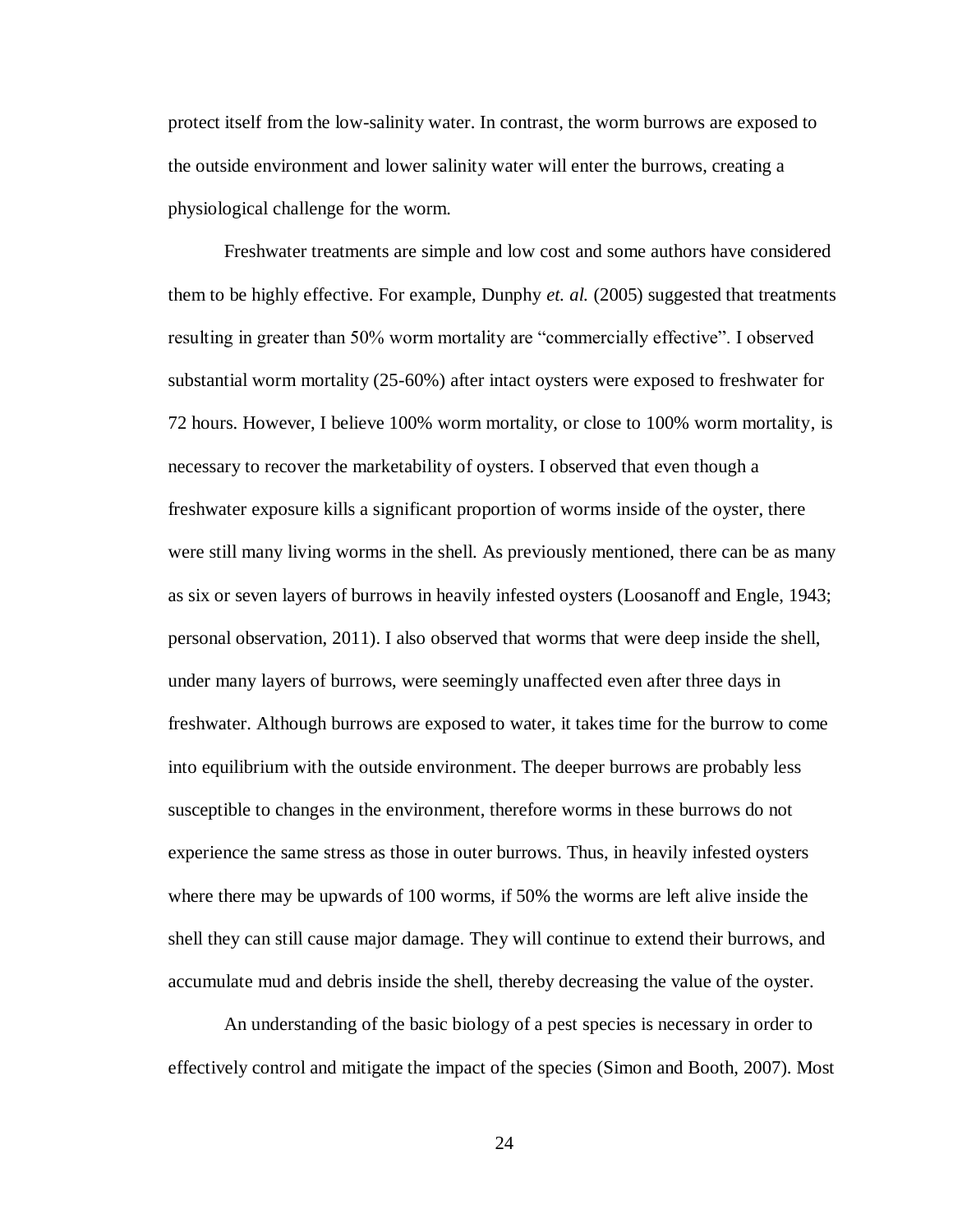of what is known about *P. websteri*, and other shell-boring polychaetes, are chance observations of larvae (Hopkins, 1958), small investigations of their tolerance to select environmental conditions (Nel *et. al.*, 1996), and one in-depth study on the mechanism by which they bore into shells (Haigler, 1969). Although hyposaline and hypersaline treatments have been proposed as viable treatments for the control of mudworm, no study prior to mine systematically investigated the salinity tolerance of the worm outside of the oyster shell. In this study, I investigated the salinity tolerance of the worm and observed that salinity tolerance inside the shell differed substantially from salinity tolerance of the worm outside of the shell.

There were no discernable differences between worms placed in 30 ppt (control) and 20 ppt treatments. In these treatments, worms had normal, red-orange, coloration (Blake, 1971), were actively moving, and a high proportion of the worms continued to build tubes throughout the experiment, which is typical behavior for individuals of *P. websteri* that are removed from their burrows (Haigler, 1969; Loosanoff and Engle, 1943). The slightly lower frequency of worms in tubes in the 20 ppt treatment was likely due to stress related to the lower salinity even though this stress did not reduce worm survival over the two-week study. I also observed that proportion of worms in tubes increased over time in the 30 ppt treatment, which suggests that they were acclimating to the test container. These results were expected considering the oysters sampled for this project experience a relatively constant salinity of 26 to 30 ppt on the Bagaduce River. The river is tidally influenced and well mixed which means that the organisms in the river are subjected to a constant salinity, although with certain events they could experience salinities as low as 20 ppt.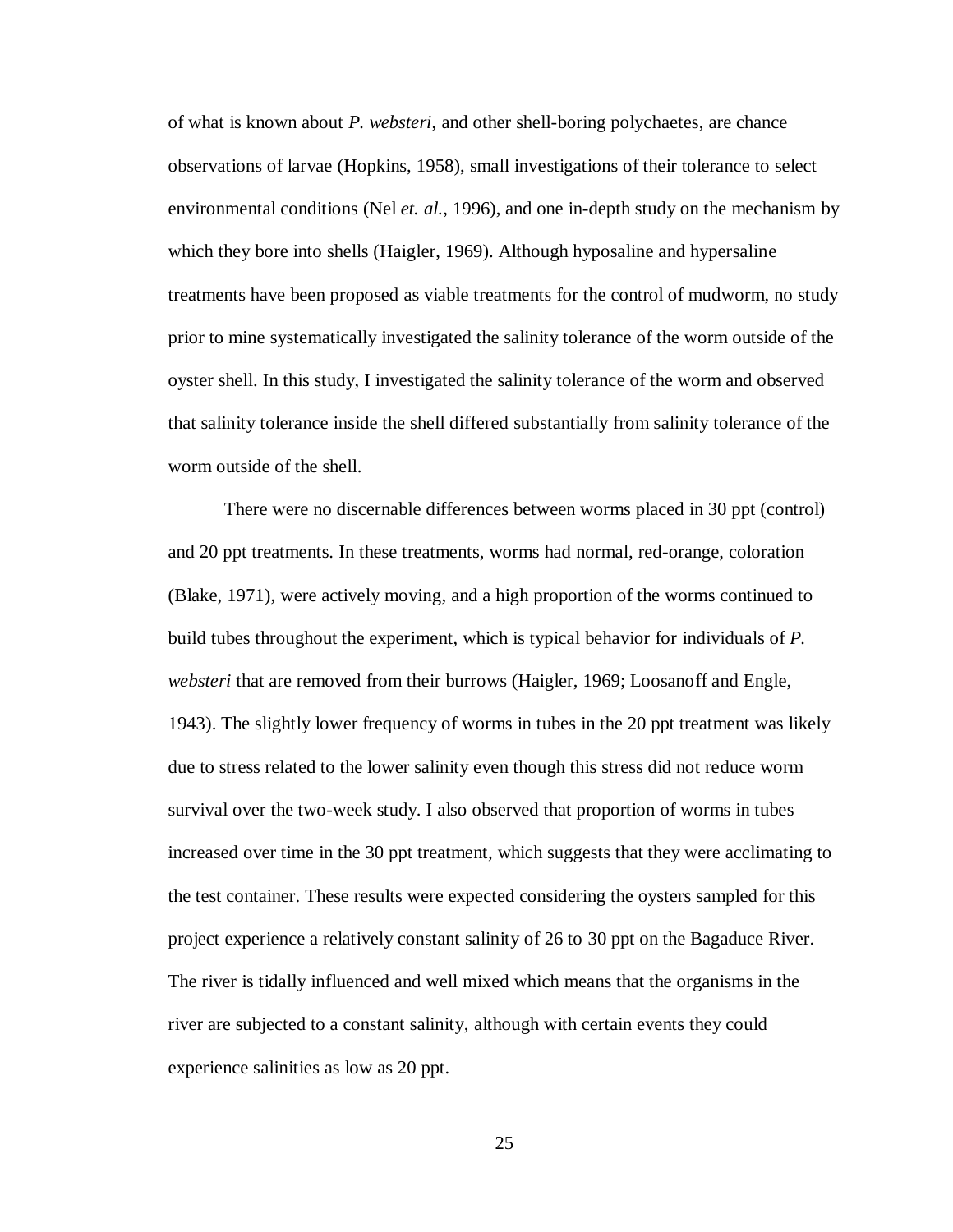The 10 ppt salinity treatment imparted substantially higher stress on worms that had been removed from their burrows. Although most of the worms in the treatment survived well over a week, the color of the worms had changed from red-orange to yellow and then white by day two. This discoloration is indicative of worms in poor condition. By day seven, I observed that worms had begun degenerating, starting with the posterior segments. Although some spionids autotomize, or lose segments, under stressful conditions (Stock, 1965), in this case the degredation is likely due to the worms' inability to osmoregulate. Polychaetes have nephridia, which can function to excrete excess water during initial exposure to low salinity environments. For longer periods of immersion in lower salinity, the nephrons may not be able to keep up with the amount of water that needs to be excreted and the worm's tissues begin to degrade.

Stress is also indicated by altered tube building behavior. As mentioned above, building tubes when outside of burrows is normal behavior for *P. websteri*. Over time, the proportion of worms in tubes eventually decreased to zero in the 10 ppt treatment. Because tube building takes energy, my results suggest that in the 10 ppt treatment, the condition of worms decreased to the point where the worms may not have had energy, or had compromised nervous systems, which prohibited tube building. This finding illustrates the physiological impact that a large decrease in salinity had on the worms, even though survival was relatively high up until the last two days of the experiment.

The 0 ppt treatment, which was intended to mimic a freshwater treatment, resulted in 100% mortality in just three days. Nel *et al.* (1996) reported that when "polydorids" were removed from burrows and placed in freshwater they died within 10 minutes. The *P. websteri* worms used in this study took three days to die in the 0 ppt treatment. The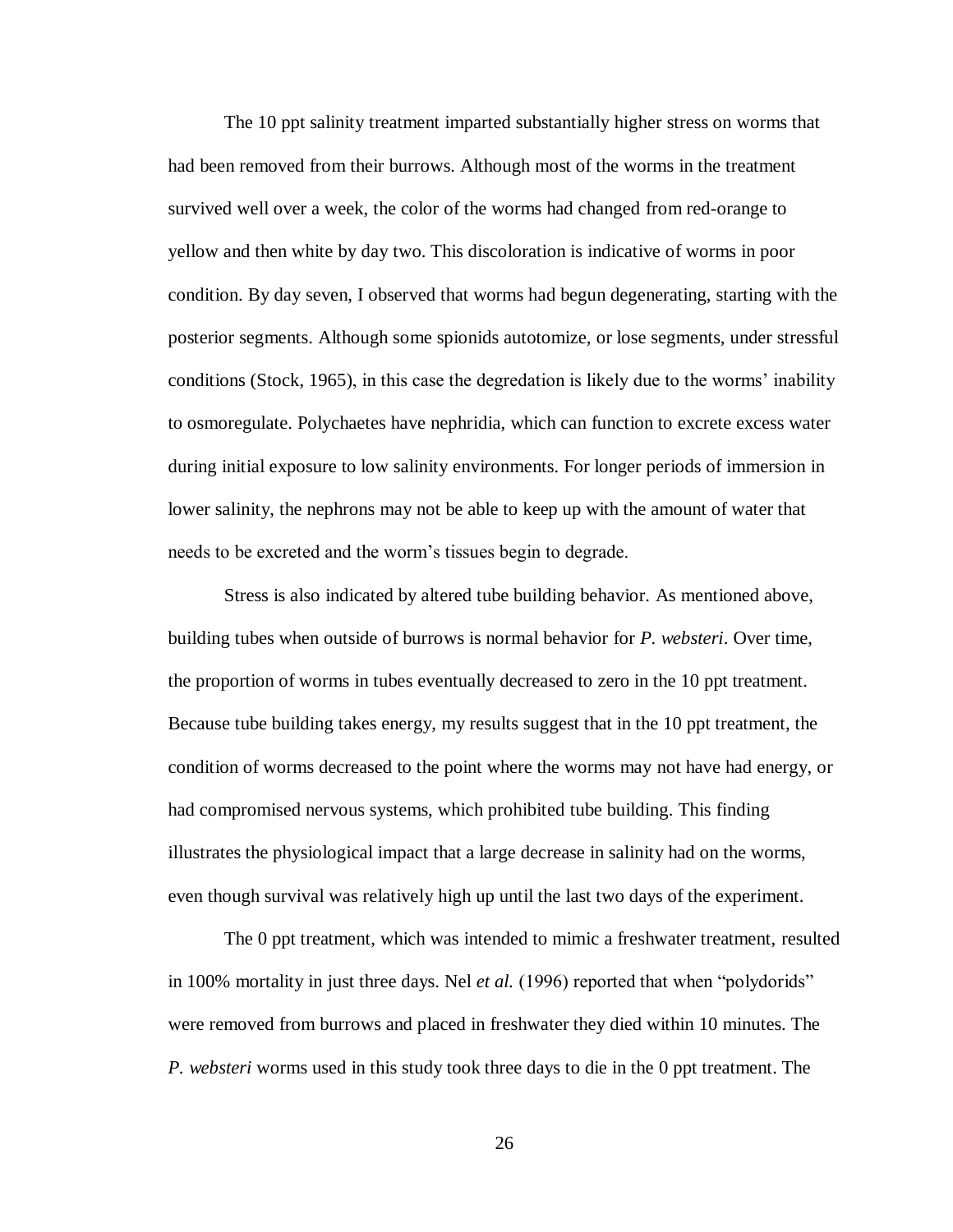difference between my results and those reported by Nel *et al.* (1996) could be due to time (approximately two days) it took for salinity to be reduced to 0 ppt. My methods were intended to mimic the change in salinity that worms might experience inside of burrows where they are likely buffered from abrupt changes. My observations of high mortality and poor condition among free-living worms held at 0 ppt are consistent with Nel *et. al.* (1996) and indicates that *P. websteri* is not tolerant to freshwater. However, my results also illustrate the protection afforded by burrows. When oysters were exposed to 0 ppt for three days, I observed a maximum of 60% worm mortality. Therefore, shell protection needs to be considered when creating effective control methods. Further, my results suggest that an increased duration of exposure to freshwater, perhaps four to five days, may prove effective at ridding oysters of 100% of the mudworm infestation, as long as the oyster host does not experience significant mortality from such treatments.

My study also examined whether a 72-hour exposure to low salinity combined with a period of dry, cold storage could increase mudworm mortality while the worms are still in burrows. Nick Brown (Center for Cooperative Aquaculture Research) and Jesse Leach (Bagaduce River Oyster Company) found that worm mortality was near 100% when oysters were held in dry, cold storage for two months. They found little host mortality when the treatment was applied to oysters placed in storage during the winter when oyster metabolism was at an annual low. More recently, Brown and Leach (pers. comm.) found that dry, cold storage for as little as three weeks could rid oysters of worms. However, their second experiment was conducted in early fall and they observed increased host mortality. My results indicate that the duration of dry, cold storage can perhaps be reduced to eight days by treating oysters first with an exposure to freshwater.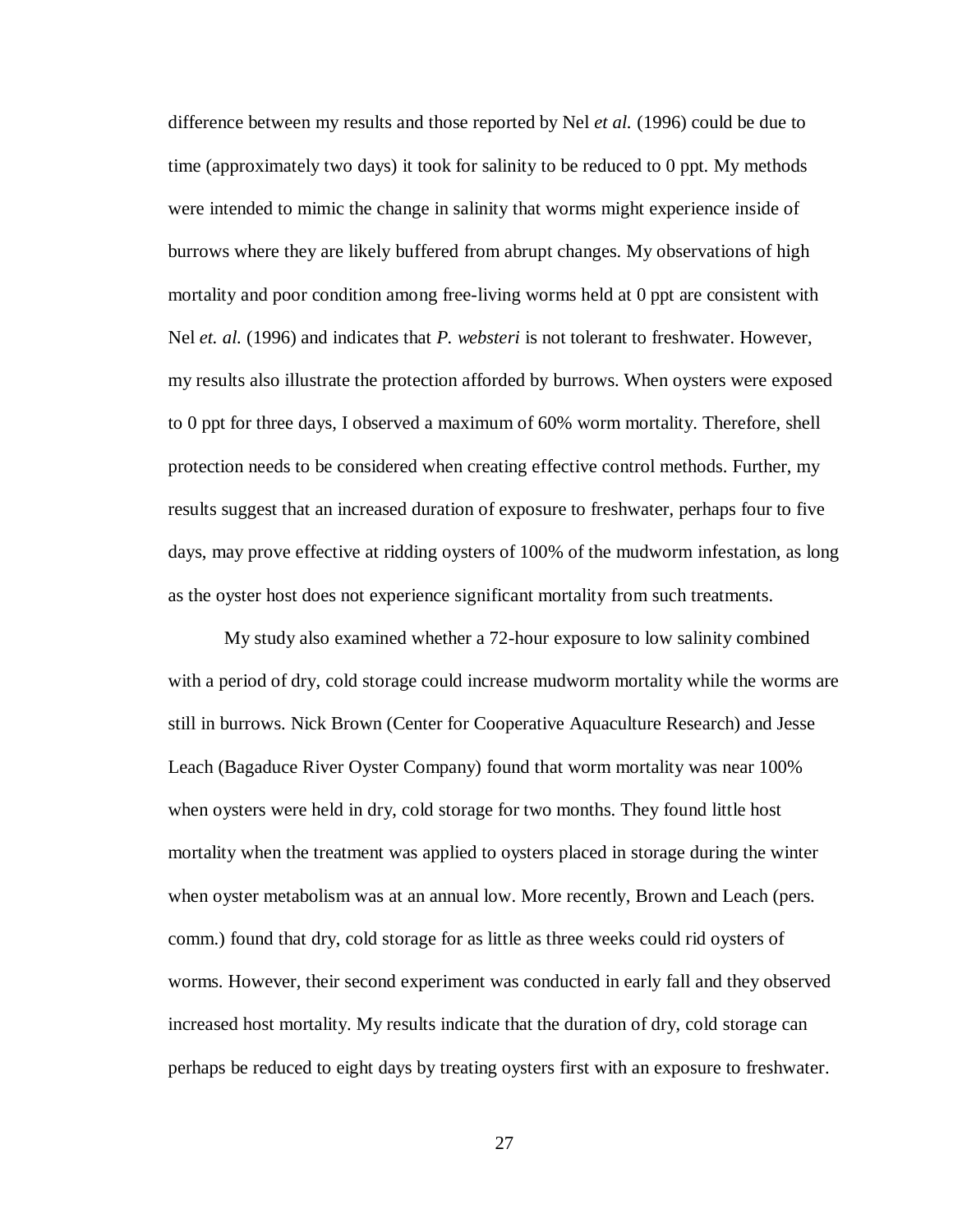When oysters were left in dry, cold storage for four days after an initial three-day 0 ppt soak, I observed nearly 98% worm mortality. This indicates that combining a desiccation stress to a salinity stress increases worm mortality.

The goals for any treatment are to reduce the complexity of the procedure, to have an effective method, and to reduce the amount of time the oysters are out of the water. A combination treatment of 0 ppt, or freshwater, soak and dry, cold storage is a simple method of treating oysters. Freshwater is readily available and farmers can rent portable, industrial-size refrigerators. The refrigerators are currently rented for the longer storage treatments so this new method would reduce the amount of time the unit will need to be rented, saving more money. Although oysters are able to survive periods of time out of water, they are not growing and this ultimately costs the farmer money because oysters will have to spend more time in the water post-treatment to reach market size. Reducing treatment time to around 10 days means that oysters will be worm-free and ready to go back into seawater for growth and recovery. Once the worms are dead, the oyster will secrete shell material over the burrows, restoring appearance and market value.

Future work will be required before this treatment can be used commercially. The first objective would be to scale up my experiments. In my experiment, oysters were held in individual containers, which is not practical for a commercial operation. A farmer would most likely put oysters in mesh bags that would have hundreds of oysters in each bag. The amount of oysters will likely influence the amount of time needed for dry, cold storage to result in 100% worm mortality because the density of oysters may create a more humid environment during the dry, cold storage period.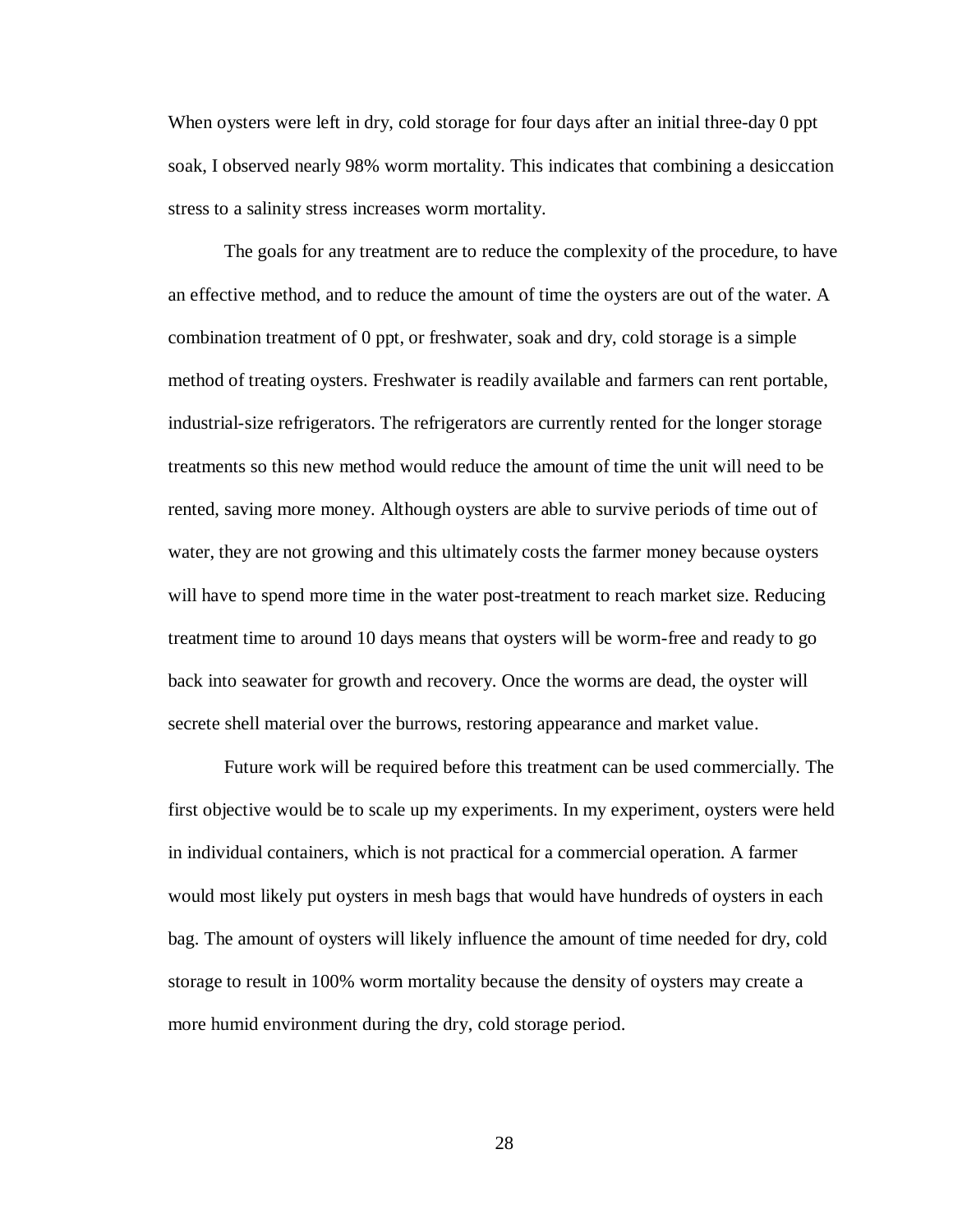Ideally, farmers would benefit from site-specific pest management plans that limit infestation in the first place, particularly given the variability in effectiveness of treatments based on location, host shellfish species and pest species (Gallo-Garcia *et. al.* 2004; Loosanoff and Engle, 1943; Nell, 2007). In my experiment, eastern oysters from the Bagaduce River, ME infested with *P. websteri* were treated by a soak in 0 ppt water followed by dry, cold storage. Such a treatment may not be applicable to oysters grown in lower salinity water, or oysters grown intertidally where worms, as well as oysters, are acclimatized to periods of dry or fresh conditions. It would be more beneficial to document the life cycle and ecology of the worm to aid the design of measures preventing infestation in the first place. At what life stage do worms enter the oyster shell? At what time of year are they most likely to infect oysters? Will *P. websteri* preferentially settle on something other than oyster shell? These are just some of the questions that should be answered to construct successful preventive measures.

While studying oysters in Louisiana waters, Hopkins (1958) observed the planktonic larvae of *Polydora websteri* leaving an oyster shell. Through the use of plankton tows and observations of infested oysters over a year, he suggested that *P. websteri* reproduces year round at temperatures ranging from 10°C to 30°C. He hypothesized that larvae develop within egg cases throughout the year but development is more rapid during warm months. Although this provides some information on the life cycle of *P. websteri*, it may not apply to farmers in Maine. Blake (1969) observed polydorid larvae in Maine waters from April to August, with more larvae in May and June. While excavating burrows in the oysters from the Bagaduce River, I observed eggs in burrows with adult worms. In other blisters there appeared to be a "nest" of larvae that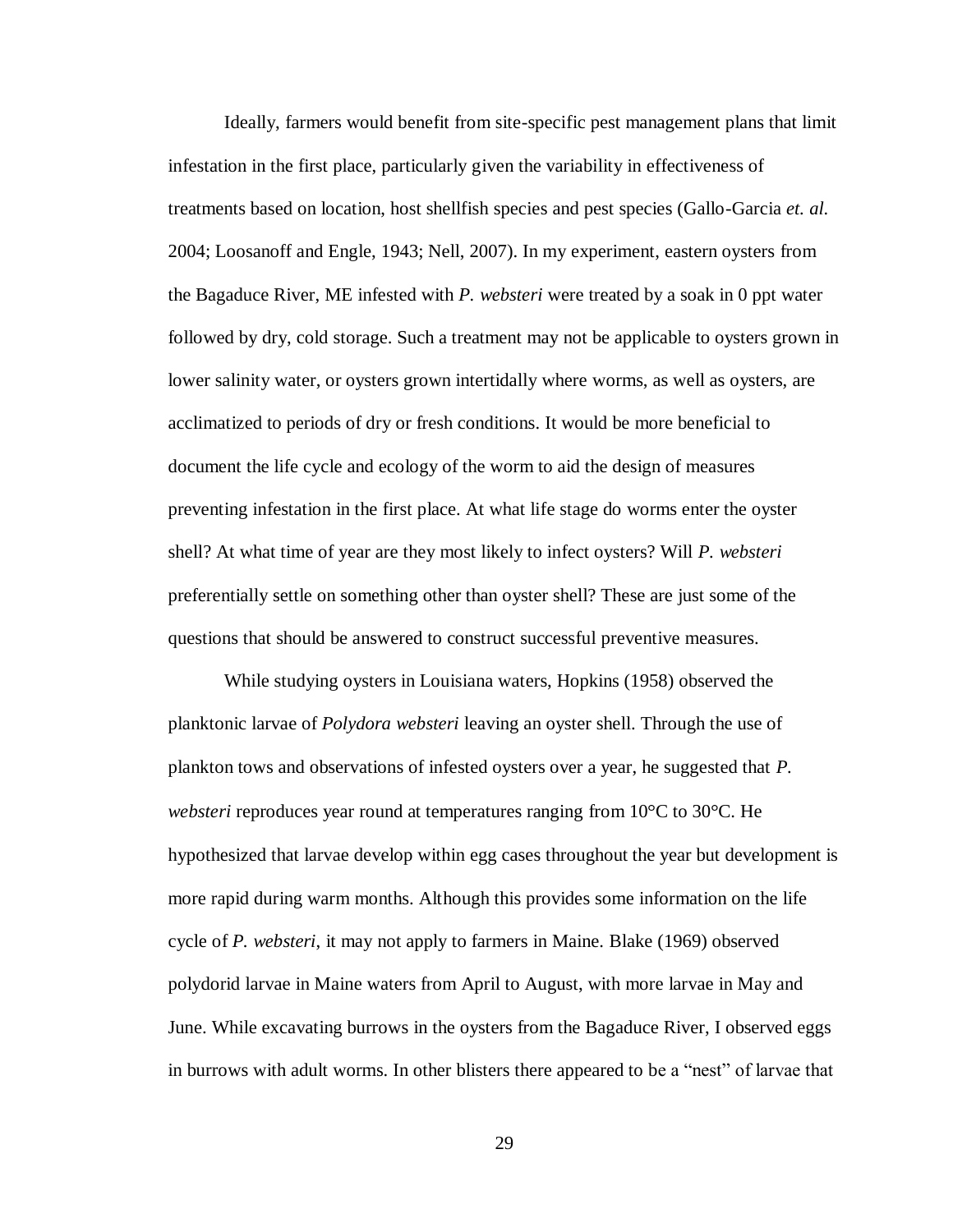I believe belonged to *P. websteri*. These observations were made in October and the oysters were held at 18°C and 30 ppt. Though Blake (1969) suggested that reproduction is seasonal, future experiments should look into the presence or absence of larvae in the water column as well as severity of infestation each month. If time, stage of settlement and water temperature at time of settlement can be determined, farmers may be able to prevent or lessen *P. websteri* infestation.

In summary, my experiments indicate that a combination treatment of a 0 ppt exposure with an eight-day dry, cold storage period results in 100% worm mortality. My method is one that improves existing treatments so that there is increased worm mortality, a decrease in treatment time and minimal impact on the oyster host.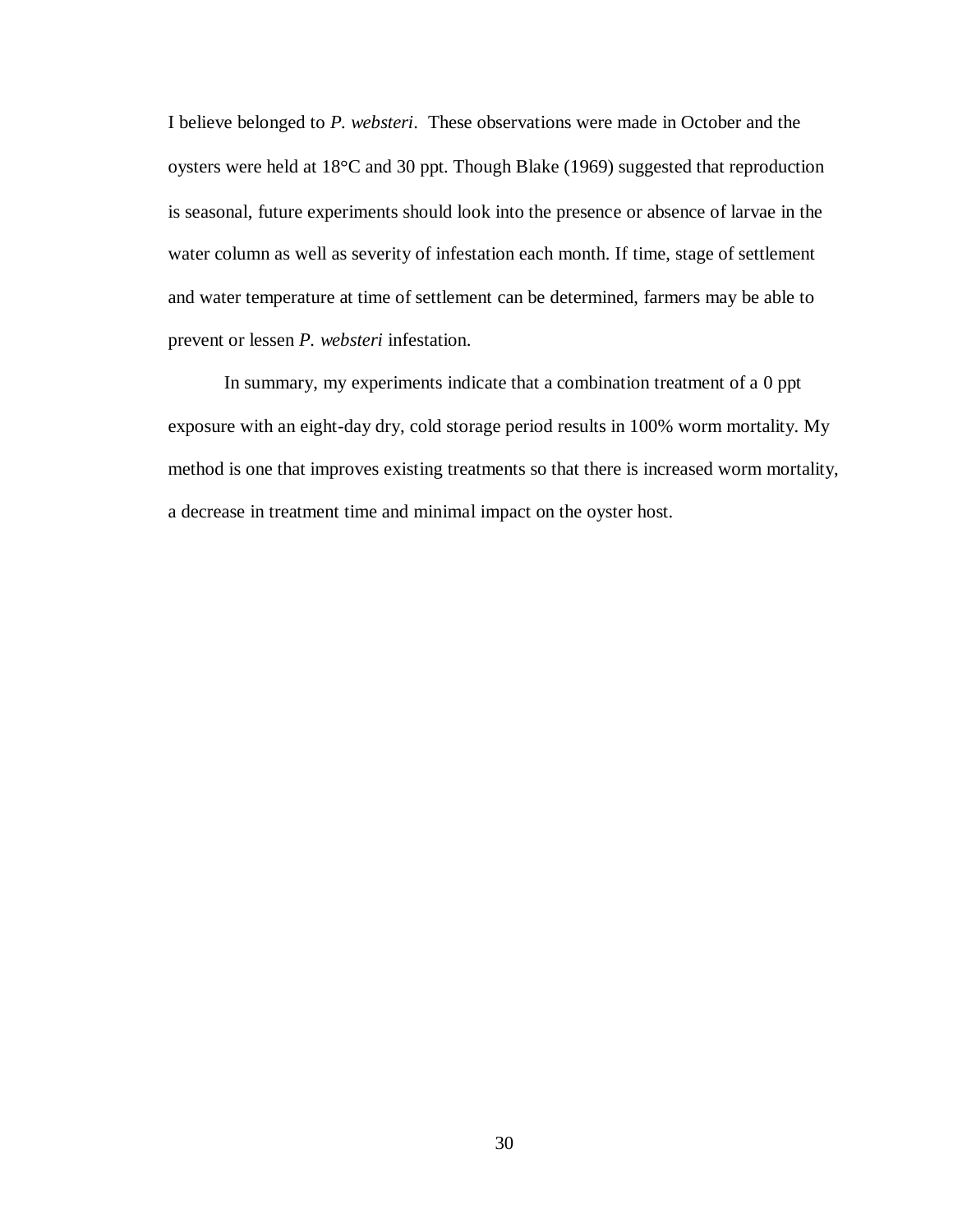#### REFERENCES

- <span id="page-36-0"></span>Bailey-Brock, J.H. 2000. A new record of the polychaete *Boccardia proboscidea* (Family Spionidae), imported to Hawai'i with oysters. *Pacific Science* 54(1): 27-30.
- Beniash, E., Ivanina, A., Lieb, N.S., Kurochkin, I., Sokolova, I.M. 2010. Elevated level of carbon dioxide affects metabolism and shell formation in oysters *Crassostrea virginica*. *Marine Ecology Progress Series* 419: 95-108.
- Bergman, K.M., Elner, R.W., Risk, M.J. 1982. The influence of *Polydora websteri*  borings on the strength of the shell of the sea scallop, *Placopecten magellanicus*. *Canadian Journal of Zoology*. 60: 2551-2556.
- Blake, J.A. 1969. Reproduction and larval development of *Polydora* from northern New England (Polychaeta: Spionidae). *Ophelia* 7: 1-63.
- Blake, J.A. 1971. Revision of the genus *Polydora* from the east coast of North America (Polychaeta; Spionidae). *Smithsonian Contributions to Zoology* 75: 1-32.
- Blake, J.A., Evans, J.W. 1973. *Polydora* and related genera as borers in mollusk shells and other calcareous substrates. *The Veliger* 15(3): 235-249.
- Bower, S.M. 2004. Synopsis of infectious diseases and parasites of commercially exploited shellfish: shell-boring polychaetes of oysters. Fisheries and Oceans Canada. Available from: http://www.pac.dfo-mpo.gc.ca/science/speciesespeces/shellfish-coquillages/diseases-maladies/pages/sbpoy-eng.htm
- Day, E.G., Branch, G.M., Viljoen, C. 2000. How costly is molluscan shell erosion? A comparison of two patellid limpets with contrasting shell structures. *Journal of Experimental Marine Biology and Ecology* 243: 185-208.
- Dunphy, B.J., Wells, R.M.G., Jeffs, A.G. 2005. Polydorid infestation in the flat oyster, *Tiostrea chilensis*: hyposaline treatment for an aquaculture candidate. *Aquaculture International* 13: 351-358.
- Gallo-Garcia, M.C., Carcia-Ulloa-Gomez, M., Godinez-Siordia, D.E. 2004. Evaluation of two treatments in polychaete worm intensity associated with *Crassostrea gigas* (Thunberg, 1873) oyster valves. *Ciencias Marinas* 30(3): 455-464.
- Haigler, S.A. 1969. Boring mechanism of *Polydora websteri* inhabiting *Crassostrea virginica*. *American Zoologist* 9(3): 821-828.
- Hopkins, S.H. 1958. The planktonic larvae of *Polydora websteri* Hartman (Annelida, Polychaeta) and their settling on oysters. *Bulletin of Marine Science of the Gulf and Caribbean* 8(3): 268- 277.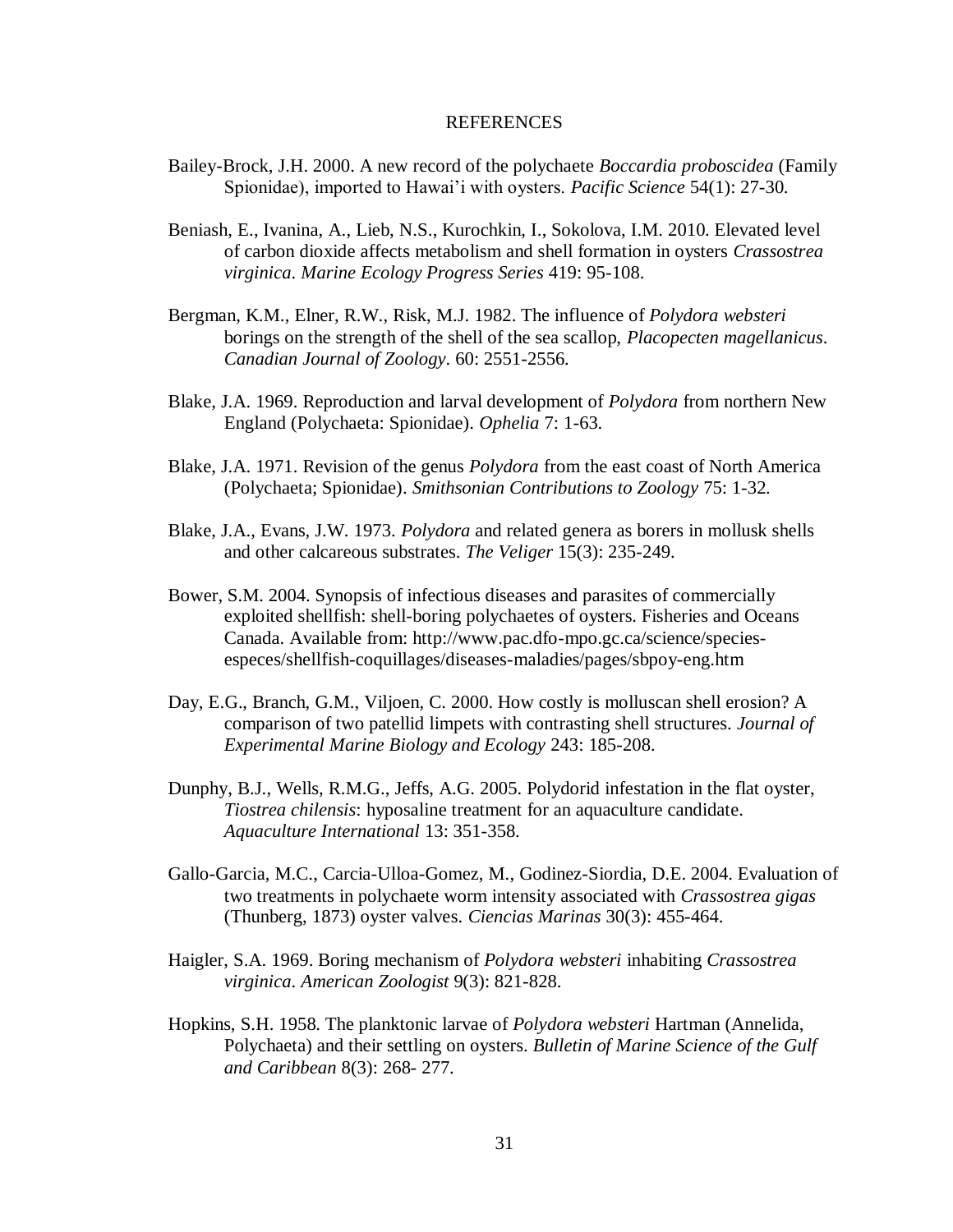- Hooper, M. 2001. Improving quality of farm raised oysters: three simple treatments to control levels of boring sponge (*Cliona* sp.) and mud blisters (*Polydora* sp.). Final Report for NC Fishery Resource Grant. Project #00-AM-02.
- Lafferty, K.D., Kuris, A.M. 1996. Biological control of marine pests. *Ecology* 77(7): 1989-2000.
- Loosanoff, V.L., Engle, J.B. 1943. *Polydora* in oysters suspended in the water. *Biological Bulletin* 85(1): 69-78.
- Lunz, G.R. 1940. The annelid worm, *Polydora* as an oyster pest. *Science* 92: 310.
- Nel, R., Coetzee, P.S., Van Niekerk, G. 1996. The evaluation of two treatments to reduce mud worm (*Polydora hoplura* Claparède) infestation in commercially reared oysters (*Crassostrea gigas* Thunberg). *Aquaculture* 141: 31-39.
- Nell, J. 2007. Controlling mudworm in oysters. *Primefact* 590: 1-4.
- Palmer, A. R. 1992. Calcification in marine molluscs: How costly is it? *Proceedings of the National Academy of Sciences* 89: 1379-1382.
- Pollock, L.W. 1998. *A Practical Guide to the Marine Animals of Northeastern North America*, first ed. Rutgers University Press, NJ. 367p.
- Stock, M.W. 1965. Anterior regeneration in Spionidae. M.S. Thesis, University of Connecticut, Storrs, CT. 91pp.
- Read, G.B. 2010. Comparison and history of *Polydora websteri* and *P. haswelli* (Polychaeta: Spionidae) as mud-blister worms in New Zealand shellfish. *New Zealand Journal of Marine and Freshwater Research*. 44(2): 1-18.
- Wargo, R.N., Ford, S.E. 1993. The effect of shell infestation by *Polydora* sp. and infection by *Haplosporidium nelsoni* (MSX) on the tissue condition of oysters, *Crassostrea virginica*. *Estuaries* 16(2): 229-234.
- Zottoli, R.A., Carriker, M.R. 1974. Burrow morphology, tube formation and microarchitecture of shell dissolution by the spionid polychaete *Polydora websteri*. *Marine Biology* 27: 307-316.